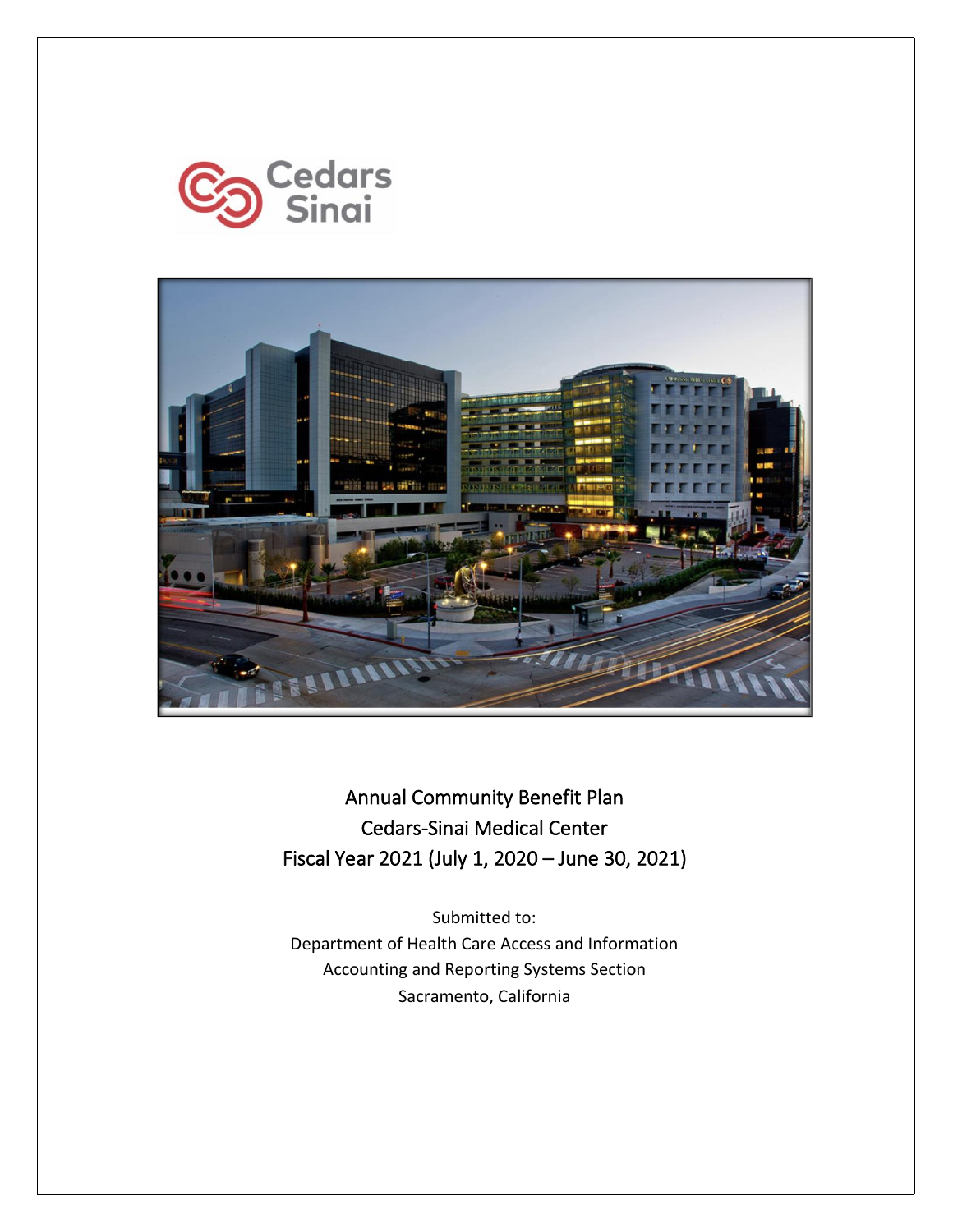# **Contents**

| Addressing Health Focus Areas Identified and Prioritized in the 2019-2022 CHNA  9 |  |
|-----------------------------------------------------------------------------------|--|
|                                                                                   |  |
|                                                                                   |  |
|                                                                                   |  |
|                                                                                   |  |
|                                                                                   |  |
|                                                                                   |  |
|                                                                                   |  |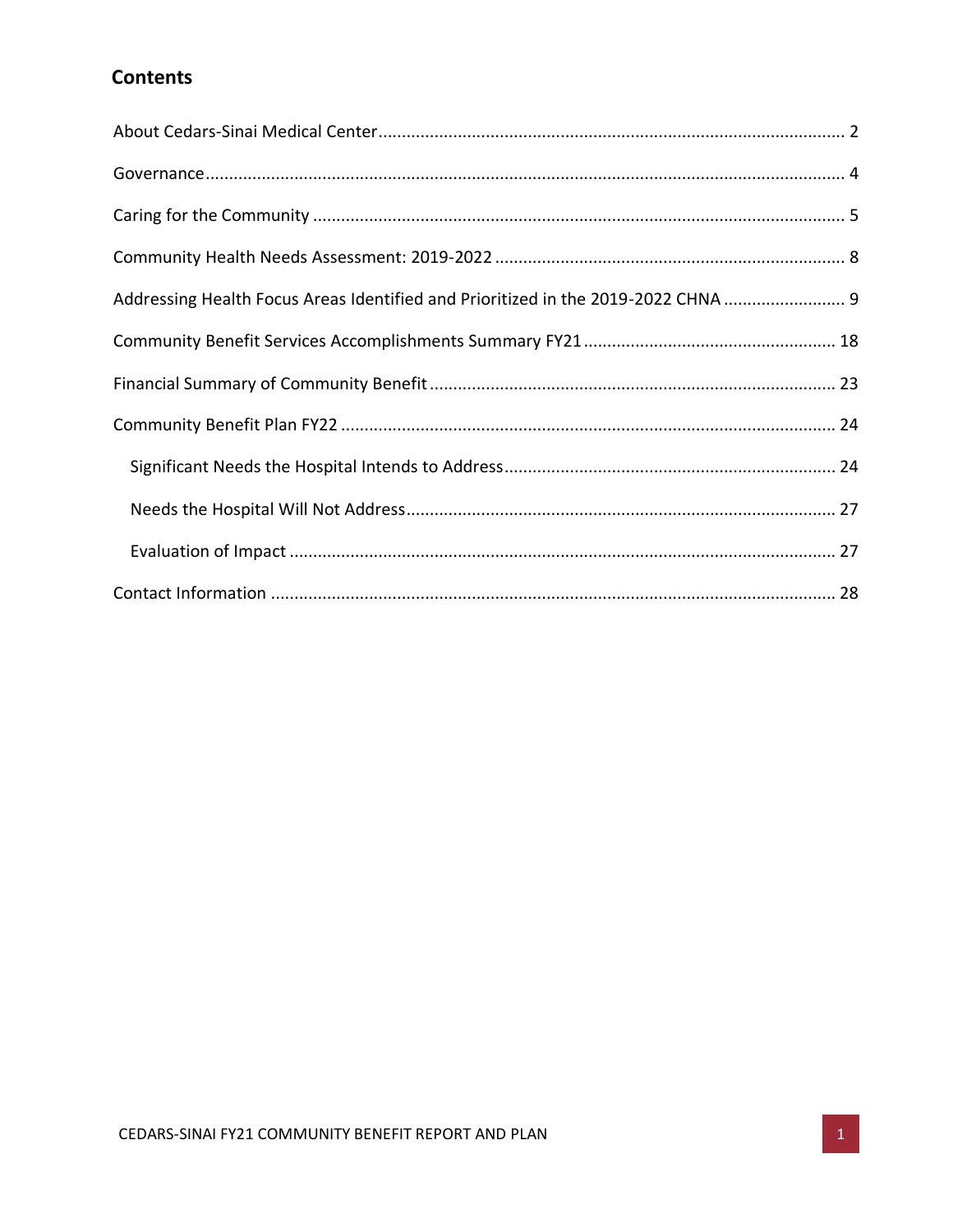# <span id="page-2-0"></span>**About Cedars-Sinai Medical Center**

Cedars-Sinai is a nonprofit academic health care organization serving the diverse Los Angeles community and beyond. With pioneering medical research achievements, education programs defining the future of health care, and wide-ranging Community Benefit activities, Cedars-Sinai is setting new standards for quality and innovation in patient care.

Cedars-Sinai serves more than 1 million people each year, with more than 5,000 physicians and nurses and 2,000 research projects underway. Today, Cedars-Sinai is an integrated health care delivery system with clinical programs that range from primary care for preventing, diagnosing, and treating common conditions to specialized treatments for rare, complex and advanced illnesses. The system includes Cedars-Sinai Medical Center, Cedars-Sinai Marina del Rey Hospital, a network of physicians and ambulatory services at more than 40 locations throughout Southern California, and affiliates Torrance Memorial Medical Center and Huntington Hospital.

Cedars-Sinai Medical Center is an independent, nonprofit hospital with 889 licensed beds dedicated to living its mission:

### **Mission**

Cedars-Sinai is committed to improving the health status of the communities we serve through:

- Leadership and excellence in delivering quality healthcare services
- Expanding the horizons of medical knowledge through biomedical research
- Educating and training physicians and other healthcare professionals
- Striving to improve the health status of the community

Quality patient care is our priority. Providing excellent clinical and service quality, offering compassionate care, and supporting research and medical education are essential to our mission. This mission is founded in the ethical and cultural precepts of the Judaic tradition, which inspire devotion to the art and science of healing and to the care we give our patients and staff.

Cedars-Sinai initiates, coordinates, implements, develops, sponsors and supports thousands of activities that help improve health for community residents. Cedars-Sinai works closely with schools, local government, senior centers, health and human service programs, and other agencies to better understand community needs, and to expand the capacity of local organizations to serve the most vulnerable. These joint efforts maximize long-term health impacts on Angelenos.

#### **Awards**

The measure of our success is reflected in patient satisfaction scores, increasing clinical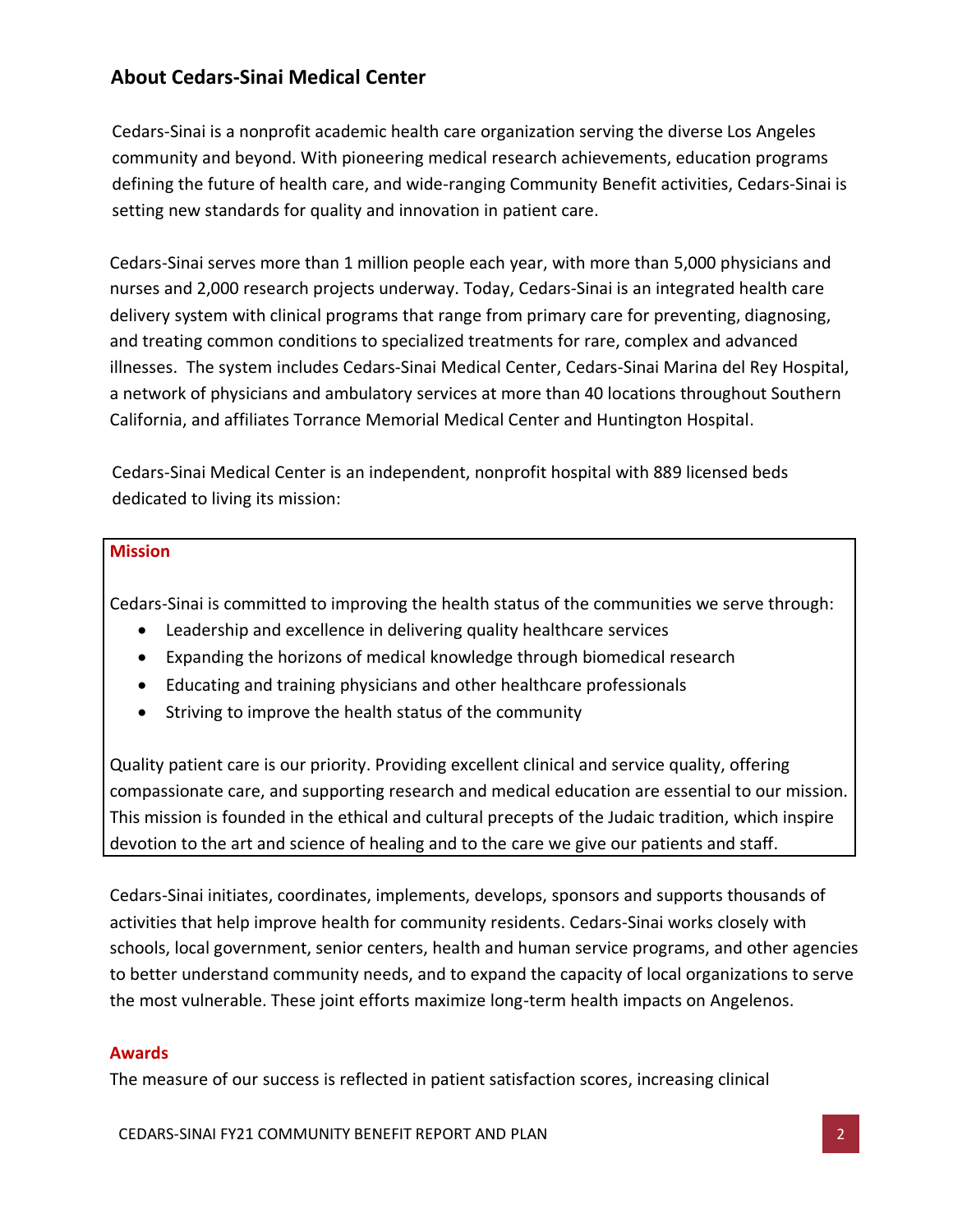performance initiatives, excellent medical outcomes, ongoing research and academic programs, and national designations and awards. The highlights of these rankings include:

- Cedars-Sinai Medical Center is ranked # 6 nationally, including a national ranking in 11 specialties, with an "Honor Roll" designation in *U.S. News & World Report* "Best Hospitals 2021-2022."
	- o Ranked #2 in Gastroenterology & GI Surgery
	- o Ranked #3 in Cardiology & Heart Surgery
	- o Ranked #3 in Orthopedics
	- o Ranked #3 in Pulmonology & Lung Surgery
	- o Ranked #7 in Urology
	- o Ranked #9 in Cancer
	- o Ranked #10 in Geriatrics
	- o Ranked #11 in Neurology & Neurosurgery
	- o Ranked #21 in Diabetes and Endocrinology
- For the 20<sup>th</sup> year in a row, Cedars-Sinai won NRC Health's Consumer Choice Award for providing the highest-quality medical care in the Los Angeles region based on a survey of area households.
- Cedars-Sinai was awarded Healthgrade's America's 50 Best Hospitals. Cedars-Sinai has been among the top 1% in the nation for consistent clinical quality. This last year, Cedars-Sinai also received nine Clinical Quality Awards for performing in the top 5% nationally for overall clinical excellence.
- Cedars-Sinai received its fourth consecutive Magnet<sup>®</sup> designation for nursing excellence from the American Nurses Credentialing Center (ANCC), becoming the hospital with the longest-running Magnet designation in California.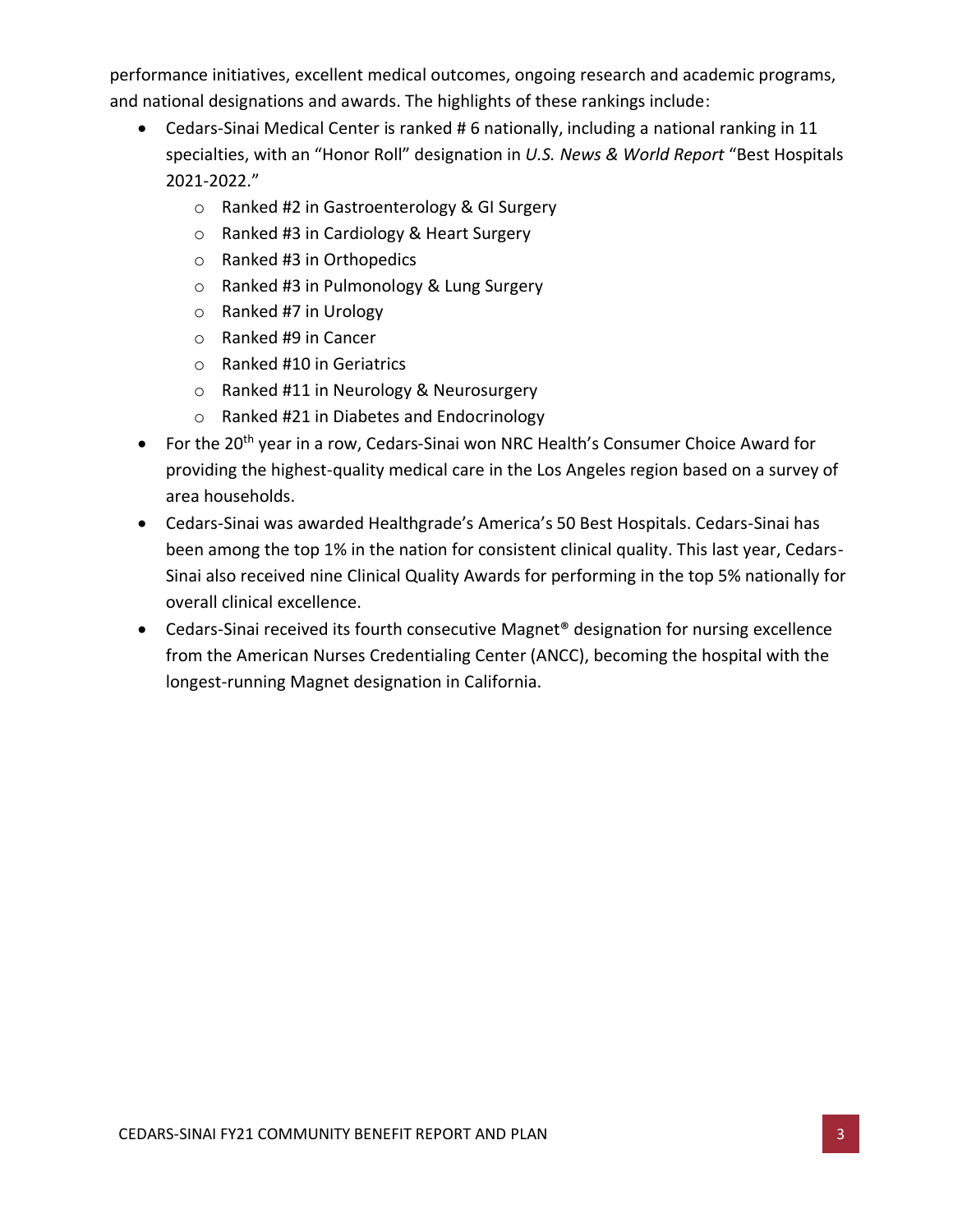## <span id="page-4-0"></span>**Governance**

The Cedars-Sinai Board of Directors guides the direction of community benefit, with assistance from the Community Benefit Committee (CBC).

### **Officers of the Board of Directors**

- James Lippman, Chair
- Leslie Vermut, Vice Chair
- David Kaplan, Secretary

#### **Board of Directors Cedars-Sinai**

Mohamed (Mike) Ahmar Eric Holoman Lawrence B. Platt\* John Bendheim Jeffrey Katzenberg Thomas M. Priselac Laura W. Brill **Michelle Kittleson, MD** Marc H. Rapaport<sup>\*</sup> Dale Cochran Thomas J. Leanse Steven Romick Marc Edelstein, MD David Lee, MD, MPH, MBA David Sadkin Ari Engelberg **Debra Lee, Esq.** Mark S. Siegel\* Deborah Freund, PhD Joshua Lobel Emmeline Widjaja Russell Goldsmith Peggy Miles, MD Jay Wintrob Mark S. Greenfield Zuri Murrell, MD Clement Yang, MD Kimberly Gregory, MD Christopher Ng, MD \**Past Chairperson*

Sonu Ahluwalia, MD **Andy Heyward** Patricia Salas Pineda Abby Feinman Jose de Jesus Legaspi G. Gabrielle "Gabi" Starr, PhD

#### **Community Benefit Committee**

The Community Benefit Committee (CBC) is an advisory committee for the hospital's Community Benefit programs. The CBC reviews and validates legal and regulatory compliance specific to community benefit mandates; assures community benefit programs and services are effectively meeting identified community health needs, with emphasis on populations with unmet health needs, and increases transparency and awareness of Community Benefit activities.

Jose de Jesus Legaspi, Chairperson Ari Engelberg, Vice-Chairperson Abby Feinman, Vice-Chairperson Dale Cochran Ruth Dunn Debbie Freund Lisa Greer Kimberly Gregory, MD Hella Hershon Andy Heyward Sue Neuman Hochberg Eric Holoman

Steven Koh Stewart Kwoh Debra Lee Peggy Miles, MD Zuri Murrell, MD Chris Ng, MD Andrew Peltz Rick Powell Richard Sinaiko Leslie Spivak Gabrielle Starr Clement Yang, MD Ex-Officio James Lippman Thomas M. Priselac **Staff** Arthur J. Ochoa, JD, Secretary Linda Burnes Bolton, DrPh, RN Deborah Kallick Cindy Levey David Marshall, JD, DNP, RN, FAAN Jonathan Schreiber Jeffrey A. Smith, MD, JD, MMM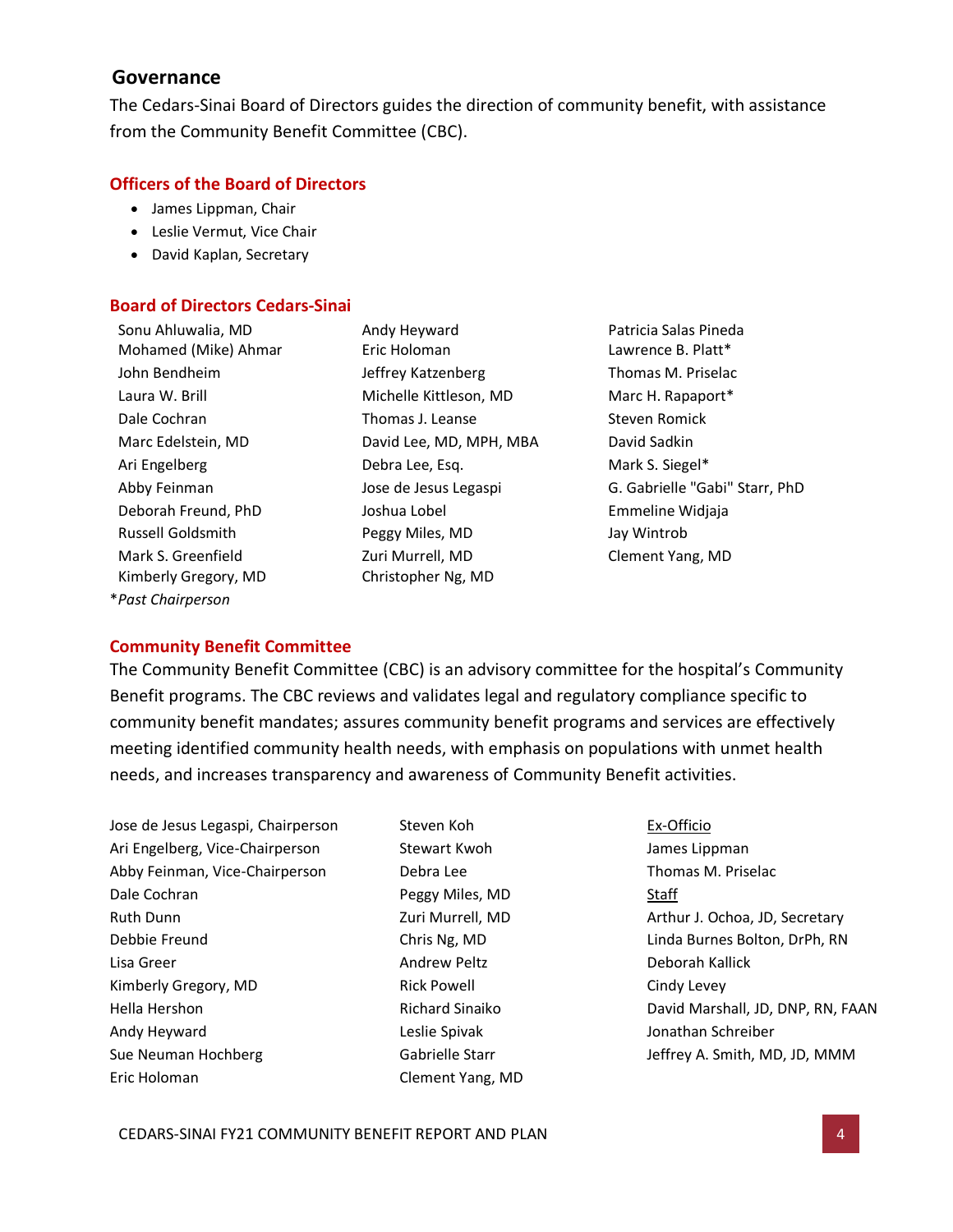# <span id="page-5-0"></span>**Caring for the Community**

This report demonstrates tangible ways in which Cedars-Sinai is fulfilling its mission. Cedars-Sinai partners with schools, clinics, and community centers to elevate the health of the community, including those experiencing homelessness. Cedars-Sinai addresses health disparities by providing millions of dollars in critically needed grants to safety-net health care services and nonprofits that empower and strengthen communities. Grantmaking addresses health needs by focusing on access to care, social determinants of health and civic engagement. Outreach initiatives are as diverse as the communities we serve. Additionally, Cedars-Sinai provides care to the uninsured and underinsured every day.

## **Community Benefit Service Area**

Cedars-Sinai is located at 8700 Beverly Boulevard, Los Angeles, California 90048. The hospital's Community Benefit Service Area encompasses large portions of Service Planning Areas (SPAs) 4 (Metro), 5 (West) and 6 (South), and a smaller portion of SPA 8 (South Bay) in Los Angeles County. The Community Benefit Service Area includes 52 ZIP Codes, representing 25 cities and neighborhoods. To determine the Community Benefit Service Area, Cedars-Sinai takes into account the ZIP Codes of patients discharged from the hospital; the current understanding of community need based on the most recent Community Health Needs Assessment; and longstanding community programs and partnerships.

| <b>Geographic Areas</b> | <b>ZIP Code</b>                          | <b>SPA</b>       |
|-------------------------|------------------------------------------|------------------|
| <b>Baldwin Hills</b>    | 90008                                    | SPA <sub>6</sub> |
| <b>Beverly Hills</b>    | 90210, 90211, 90212                      | SPA <sub>5</sub> |
| Central LA              | 90013, 90014, 90015, 90017               | SPA4             |
| Century City            | 90067                                    | SPA <sub>5</sub> |
| Crenshaw                | 90016, 90018                             | SPA <sub>6</sub> |
| Culver City             | 90230, 90232                             | SPA <sub>5</sub> |
| Downtown LA             | 90010, 90021, 90071, 90079               | SPA <sub>4</sub> |
| Fairfax/Mid-City        | 90019, 90036                             | SPA <sub>4</sub> |
| Hollywood               | 90028, 90038                             | SPA4             |
| Hyde Park               | 90043                                    | SPA <sub>6</sub> |
| Inglewood               | 90301, 90302, 90303, 90305               | SPA <sub>8</sub> |
| LA/Coliseum & MLK Blvd. | 90011                                    | SPA <sub>6</sub> |
| LA/MLK & Hobart         | 90062                                    | SPA <sub>6</sub> |
| Ladera Heights          | 90056                                    | SPA <sub>5</sub> |
| Lennox                  | 90304                                    | SPA <sub>8</sub> |
| South LA                | 90001, 90002, 90003, 90044, 90047, 90059 | SPA <sub>6</sub> |
| University              | 90037, 90089                             | SPA <sub>6</sub> |
| <b>USC</b>              | 90007                                    | SPA <sub>6</sub> |

### **Cedars-Sinai Medical Center Community Benefit Service Area**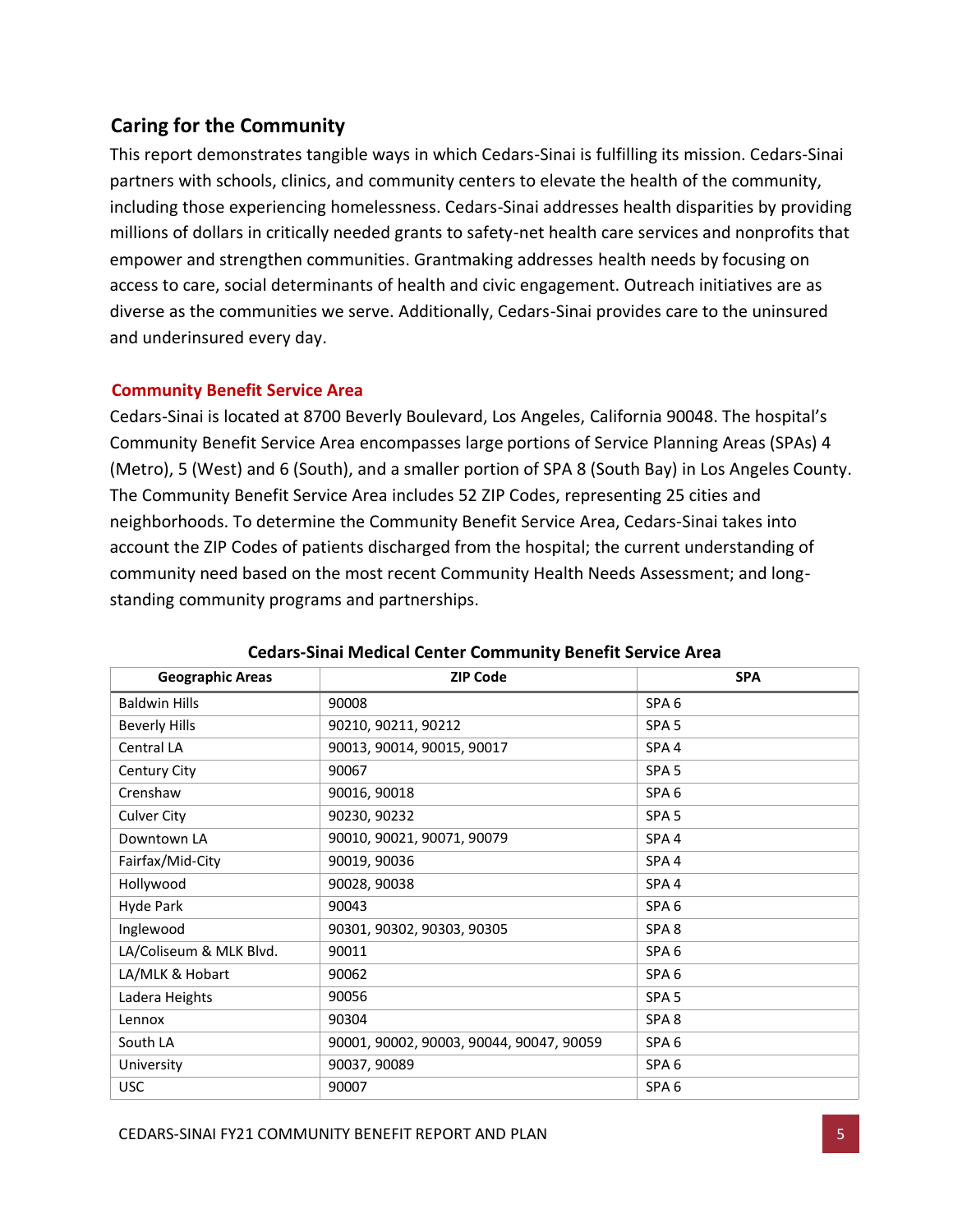| <b>Geographic Areas</b> | <b>ZIP Code</b>     | <b>SPA</b>       |
|-------------------------|---------------------|------------------|
| West Hollywood          | 90046, 90048, 90069 | SPA <sub>4</sub> |
| West LA/Palms           | 90034               | SPA <sub>5</sub> |
| West LA/Rancho          | 90025, 90035, 90064 | SPA <sub>5</sub> |
| Westwood                | 90024               | SPA <sub>5</sub> |
| Wilshire                | 90006, 90057        | SPA <sub>4</sub> |
| Wilshire/Koreatown      | 90004, 90005, 90020 | SPA 4 & 6        |



# **Community Snapshot**

The population of the Cedars-Sinai Community Benefit Service Area is 1,814,274. Children and youth, ages 0-17, make up 22% of the population, 67.6% are adults, ages 18-64; and 10.3% of the population are seniors, 65 and older. In the Cedars-Sinai Community Benefit Service Area, 49.1% of the population is Hispanic/Latino, 19.8% are White, 18.4% are Black/African American, 10.1% are Asian, and the remaining 2.6% are American Indian/Alaskan Native, Native Hawaiian/Pacific Islander, other race/ethnicity, or multiple races. The languages spoken at home by area residents mirror the racial/ethnic make-up of the Cedars-Sinai Community Benefit Service Area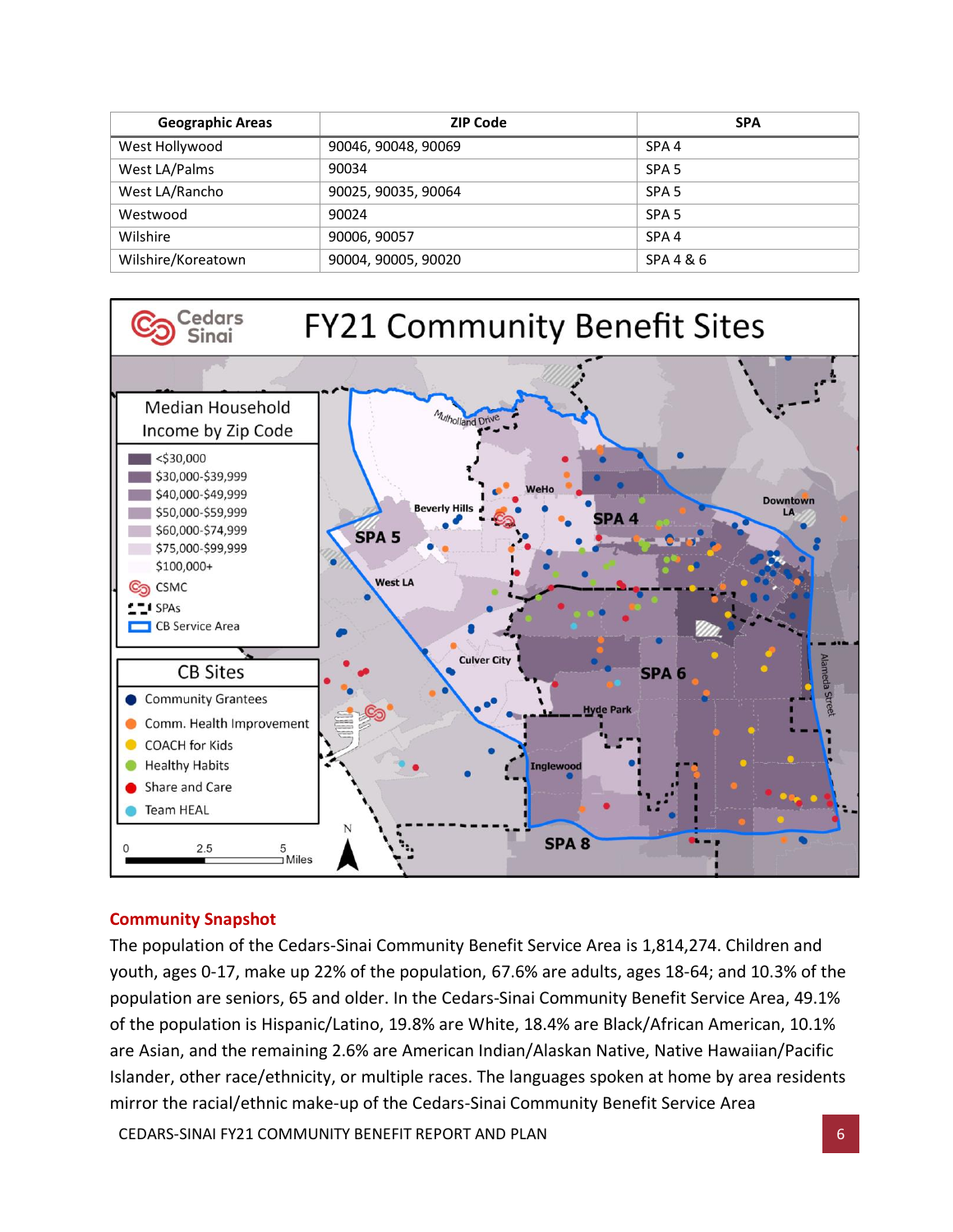communities. Spanish is spoken in the home among 45.6% of the population. English is spoken in the home among 39.9% of the population, 7.9% of the population speaks an Asian language, and 5.3% of the population speaks an Indo-European language in the home. Among area adults, ages 25 and older, 27.5% lack a high school diploma. 19.2% of adults are high school graduates and 35.7% of area adults are college graduates.

Among the residents represented in the area SPAs, SPA 6 has the highest poverty rates. In SPA 6, 37.8% of the population are at or below 100% of the federal poverty level (FPL) and 70.3% are considered low-income at 200% or below FPL. In SPA 4, 31.2% are at or below 100% FPL and 55.6% below 200% FPL. In SPA 5, 5.9% are at or below 100% FPL and 17.7% below 200% FPL. A view of children in poverty indicates that 45.4% of children in SPAs 4 and 6 live below the poverty level. In SPA 6, 75.3% of children are categorized as low-income (<200% FPL), 71.6% of children in SPA 4 and 4.9% of children in SPA 5 are low-income. Families in poverty paint an important picture of the population within the Cedars-Sinai Community Benefit Service Area. Over one-quarter (26.3%) of families live in poverty.

*Source: 2019 Community Health Needs Assessment<https://www.cedars-sinai.org/community/community-benefit.html>*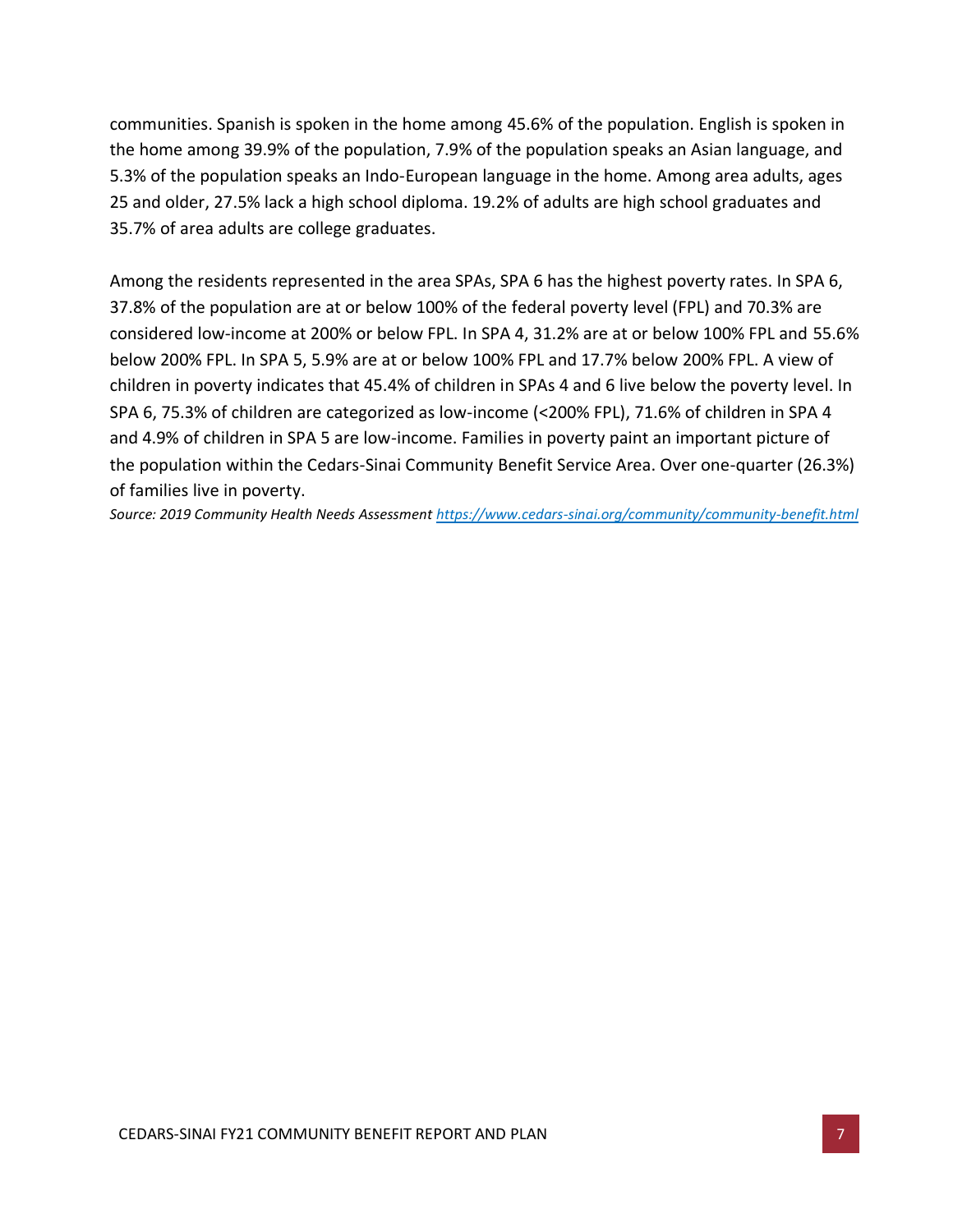# <span id="page-8-0"></span>**Community Health Needs Assessment: 2019-2022**

Cedars-Sinai Medical Center completed a Community Health Needs Assessment (CHNA) in 2019 as required by state and federal law. Cedars-Sinai participated in a collaborative process for the CHNA in partnership with Cedars-Sinai Marina del Rey Hospital, Kaiser Permanente West Los Angeles Medical Center, Providence Saint John's Health Center, and UCLA Health. The CHNA is a primary tool used to determine the Community Benefit Plan, which outlines how Cedars-Sinai will address unmet community health needs through healthcare services and programs. The CHNA incorporated components of primary data collection and secondary data analysis that focused on the health and social needs of the Cedars-Sinai Medical Center Community Benefit Service Area.

The CHNA examined up-to-date data sources to include community demographics, social determinants of health, health care access, birth characteristics, leading causes of death, acute and chronic disease, health behaviors, mental health, substance use and misuse, and preventive practices. When applicable, these data sets were presented in the context of California and compared to Healthy People 2020 objectives.

Cedars-Sinai conducted targeted interviews with individuals who represent the broad interests of the community served by the hospital. Leaders and/or representatives of medically underserved, low-income, and minority populations, local health or other departments or agencies that have current data or other information relevant to the health needs of the community were represented in the sample. Input was obtained from representatives of Los Angeles County Department of Public Health.

The complete CHNA and Implementation Strategy can be accessed [here.](https://www.cedars-sinai.org/content/dam/cedars-sinai/community-benefits/documents/Community_Health_Needs_Assessment_2019.pdf) We welcome feedback on the CHNA and Implementation Strategy.

Please send your feedback to: [groupcommunitybenefit@cshs.org.](mailto:groupcommunitybenefit@cshs.org)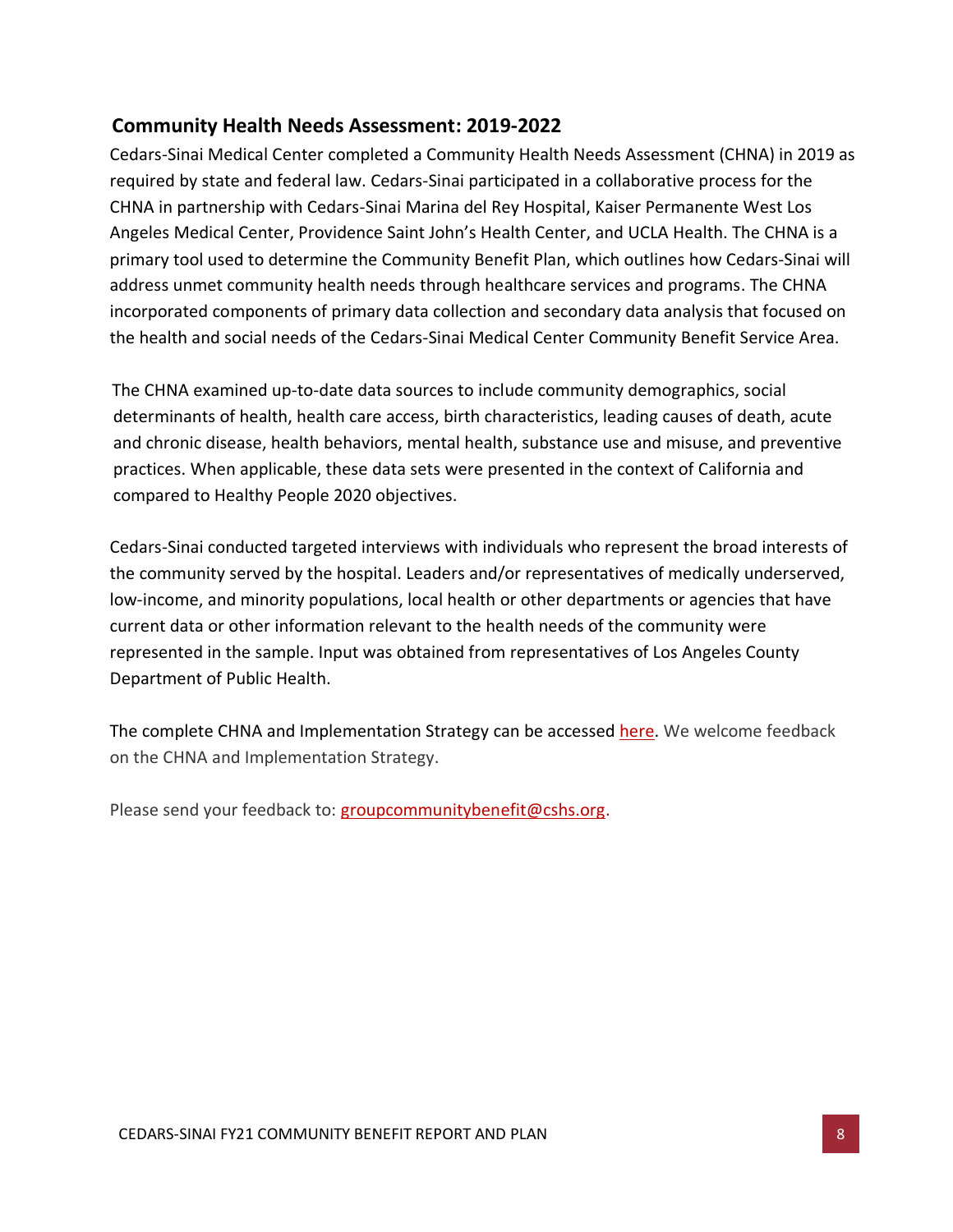# <span id="page-9-0"></span>**Addressing Health Focus Areas Identified and Prioritized in the 2019-2022 CHNA**

In FY21, Cedars-Sinai Medical Center engaged in activities and programs that addressed the Health Focus Areas prioritized from the identified health needs in the 2019-2022 CHNA. Cedars-Sinai has committed to Community Benefit efforts that address: 1) Access to Care, 2) Chronic Diseases, and 3) Homelessness. Selected activities and programs that highlight Cedars-Sinai's commitment to the community are detailed below. For FY21 reporting, responses to COVID-19 needs have been added as an additional Health Focus Area.

**1) Health Focus Area: Access to Care (Primary Care, Preventive Care and Mental Health Care)** Access to care is a key determinant of health that provides preventive measures and disease management, reducing the likelihood of hospitalizations and emergency room admissions. Routine health care includes screenings, check-ups, and counseling to prevent illness, disease, or other health problems.

#### **Responses:**

#### Cedars-Sinai COACH for Kids®

COACH for Kids is a mobile medical unit dedicated to meeting the immediate medical, behavioral health, and community needs of the South Los Angeles underserved pediatric patient population, while effectively transitioning patients to the care of a partner Federally Qualified Health Center and other community resources, which can provide care for their entire family. The state-of-the-art mobile clinic, staffed by an expert team of bilingual English/Spanish nurse practitioners, registered nurses, social workers, and other health care professionals, provides preventive services including: well-child and immunization clinics for children, diagnosis, and treatment of minor illnesses for children. *Refer to "Community Benefit Services Accomplishments Summary FY21: Community Health Improvement". See page 17.*

### Share & Care

Since 1981, Cedars-Sinai's school-based mental health programs, called Share & Care, help victims of trauma, filling crucial needs for prevention, crisis intervention, and training that would otherwise be unmet. Programs and trainings - for children, teachers, parents and school principals - run by licensed mental health practitioners, enhance an at-risk child's ability to learn in the classroom, change destructive behaviors and envision a brighter and happier future. Share & Care counselors facilitate 12-week art-therapy groups that provide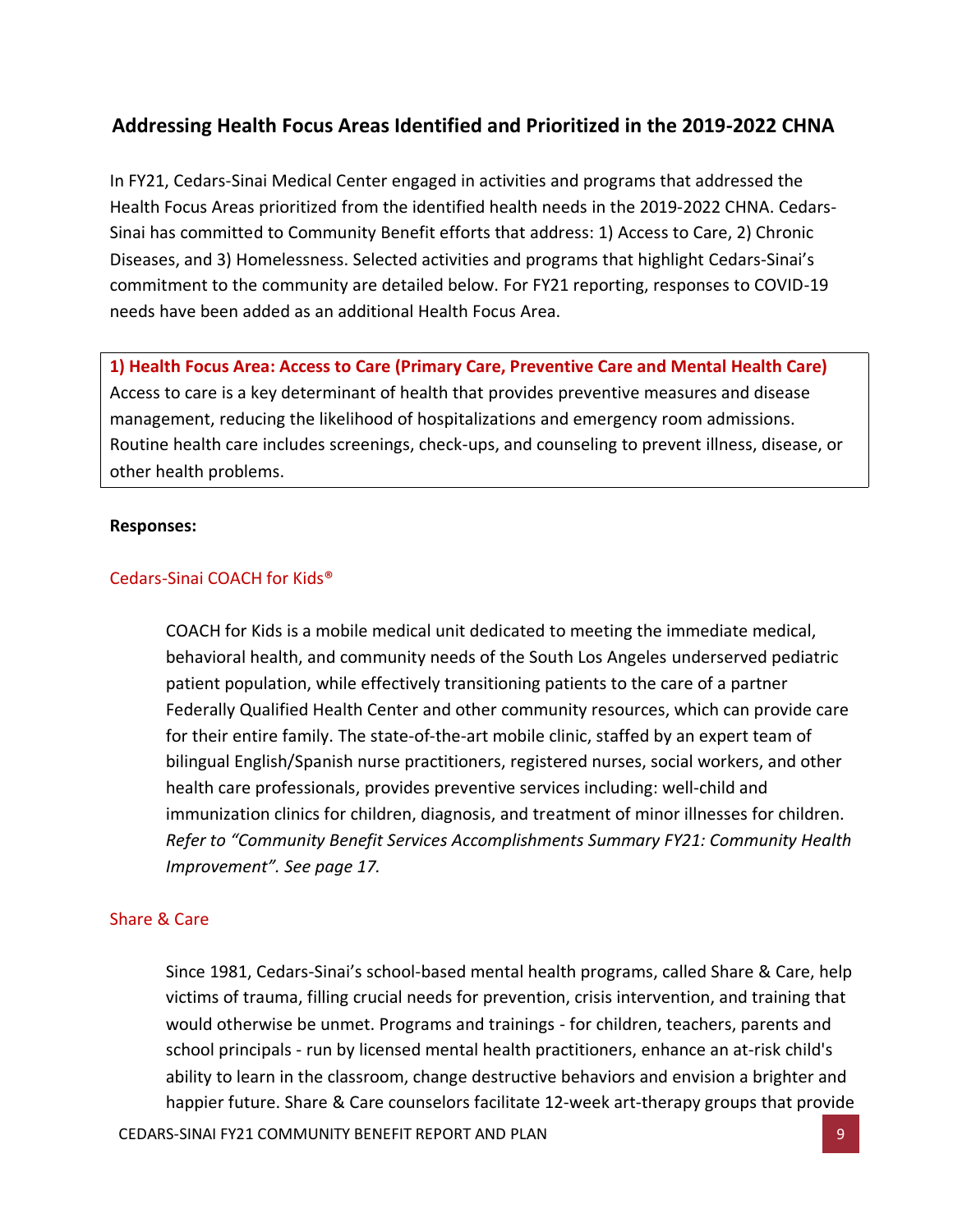improve students' abilities to concentrate and learn. Therapy groups focus on trauma, loss and grief, self-esteem, bullying, socialization, anger management, divorce, shyness, students with an incarcerated parent and substance abuse. *Refer to "Community Benefit Services Accomplishments Summary FY21: Community Health Improvement Highlights". See page 17.*

#### Primary Adult Care Services

Cedars-Sinai's Primary Adult Care Services clinic provides primary care services to residents who live within the five miles radius of the Medical Center. Medical residents and fellows are supervised by attending physicians who are members of CSMC medical staff. *Refer to "Community Benefit Services Accomplishments Summary FY21: Community Health Improvement Highlights". See page 18.*

#### Access to Financial Assistance and Health Insurance Enrollment

Cedars-Sinai provides free care to people who earned up to 400% of the federal poverty level (\$103,000 for a family of four) and significantly discounted care to those who earned up to 600% of the federal poverty level (\$154,500 for a family of four). While more people now have insurance coverage through the Affordable Care Act and Covered California, many commercial insurance plans carry a high deductible or copay, causing financial hardship for patients. Expanded eligibility criteria for free or discounted care enabled more people to receive financial assistance. In addition, assistance was provided to enroll lowincome persons in health insurance programs.

### Access to Care Grantmaking

In FY21, Cedars-Sinai's Access to Care grants totaled over \$10 million. The Access to Care grantmaking portfolio aims to increase the capacity of organizations to improve access to comprehensive, quality health care services for underserved populations. Access to Care grantmaking includes the Community Clinic Initiative, with a focus on strengthening leadership and effectiveness within safety net clinics, and the Behavioral Health Initiative, with the goal of increasing access to behavioral health services through an emphasis on integration and supportive patient navigation. Access to Care grants this year focused on COVID-19 capacity recovery efforts, preparation for statewide Medi-Cal reform, and bolstering behavioral health services. *Refer to "Community Benefit Services Accomplishments Summary FY21: Cash and In-Kind Donations Highlights". See page 20.*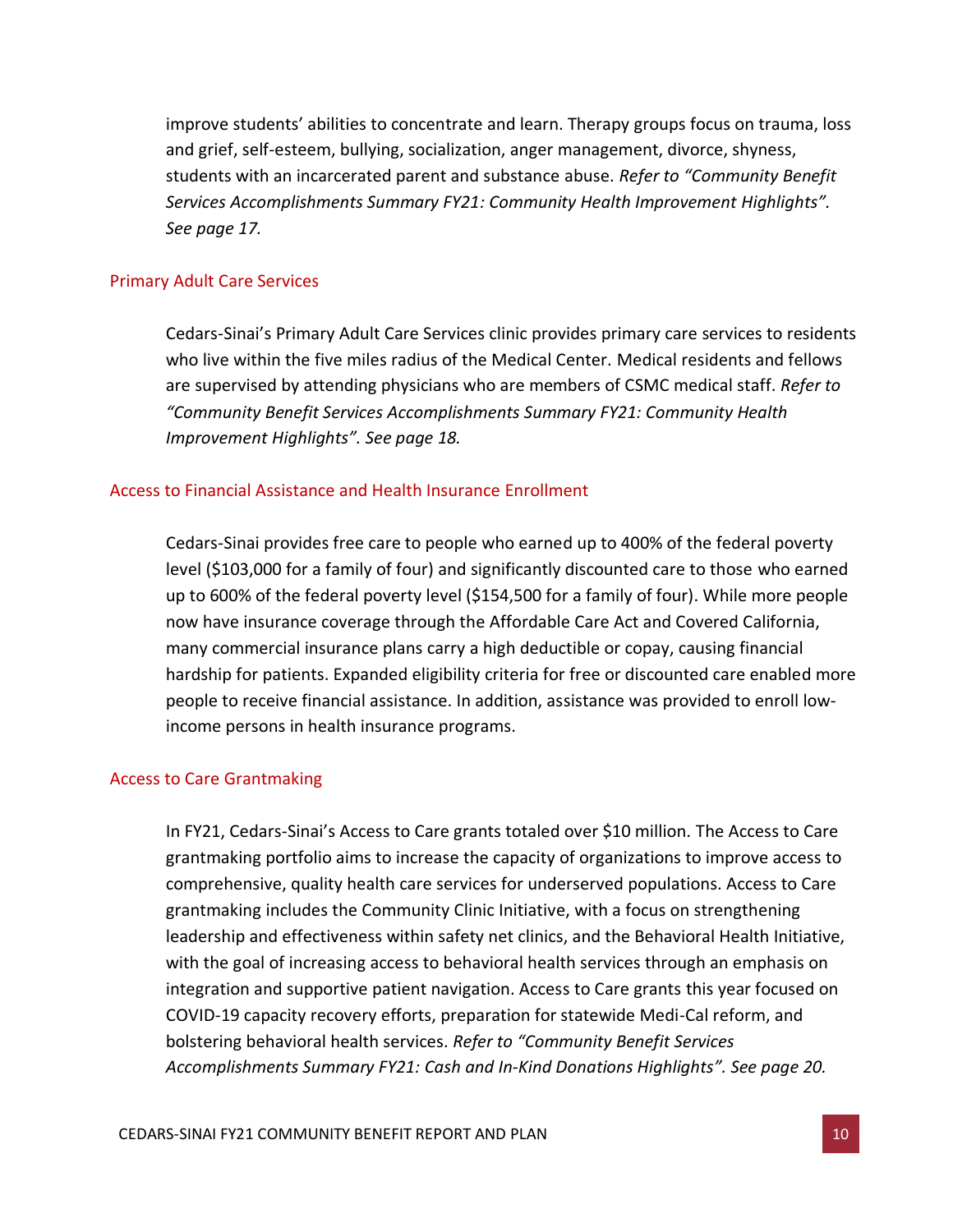## Collaborative Efforts

Cedars-Sinai team members participate in collaborative efforts that address improving health outcomes and increasing access to care, for example:

- The Cedars-Sinai led Los Angeles County Coordinated Flu Vaccination Collaborative engaged staff from the LA County Department of Public Health and local hospitals. Collaborative members worked together to leverage relationships and partnered to increase capacity, address needs and share resources. The collaborative provided more than 5,000 flu vaccines. The grassroots organizing effort became a model for the California Hospital Association and was shared with statewide partners and stakeholders.
- Cedars-Sinai launched The Los Angeles Social Determinants of Health Convening, a collaborative group of health systems, hospitals, insurance providers and community clinics. The collaborative is committed to sharing best practices in addressing healthrelated social needs to improve health outcomes of patients and communities. The group meets quarterly with discussions focused on strategies for screening, facilitating connections to care, partnering with community-based providers, and cross-sector collaboration.
- The LA Partnership is a collaboration among local health departments, the Hospital Association of Southern California, the California Community Foundation, and over 20 nonprofit health systems in LA County. The group aims to promote best practices and alignment of CHNAs and Implementation Strategies among hospitals and community partners.

**2) Health Focus Area: Chronic Disease** *(Cancer, Cardiovascular Disease, Diabetes, Overweight and Obesity)* Chronic diseases are long-term medical conditions that tend to progressively worsen. Chronic diseases, such as cancer, heart disease, and diabetes are major causes of disability and death. Chronic diseases are also the major causes of premature adult deaths. In Cedars-Sinai's Community Benefit Service Area, heart disease, cancer and stroke are leading causes of death.

#### **Responses:**

### Cancer Research Center for Health Equity/Community Outreach and Engagement (CRCHE)

The CRCHE aims to increase cancer awareness, screening and capacity of communities to address disparities. The program population focus is on underserved communities, in particular: Hispanics, Asians (Filipinos and Koreans), African-Americans, Immigrants, and LGBTQ+. Programs include: 7 Steps to Reduce Cancer Risk, a comprehensive education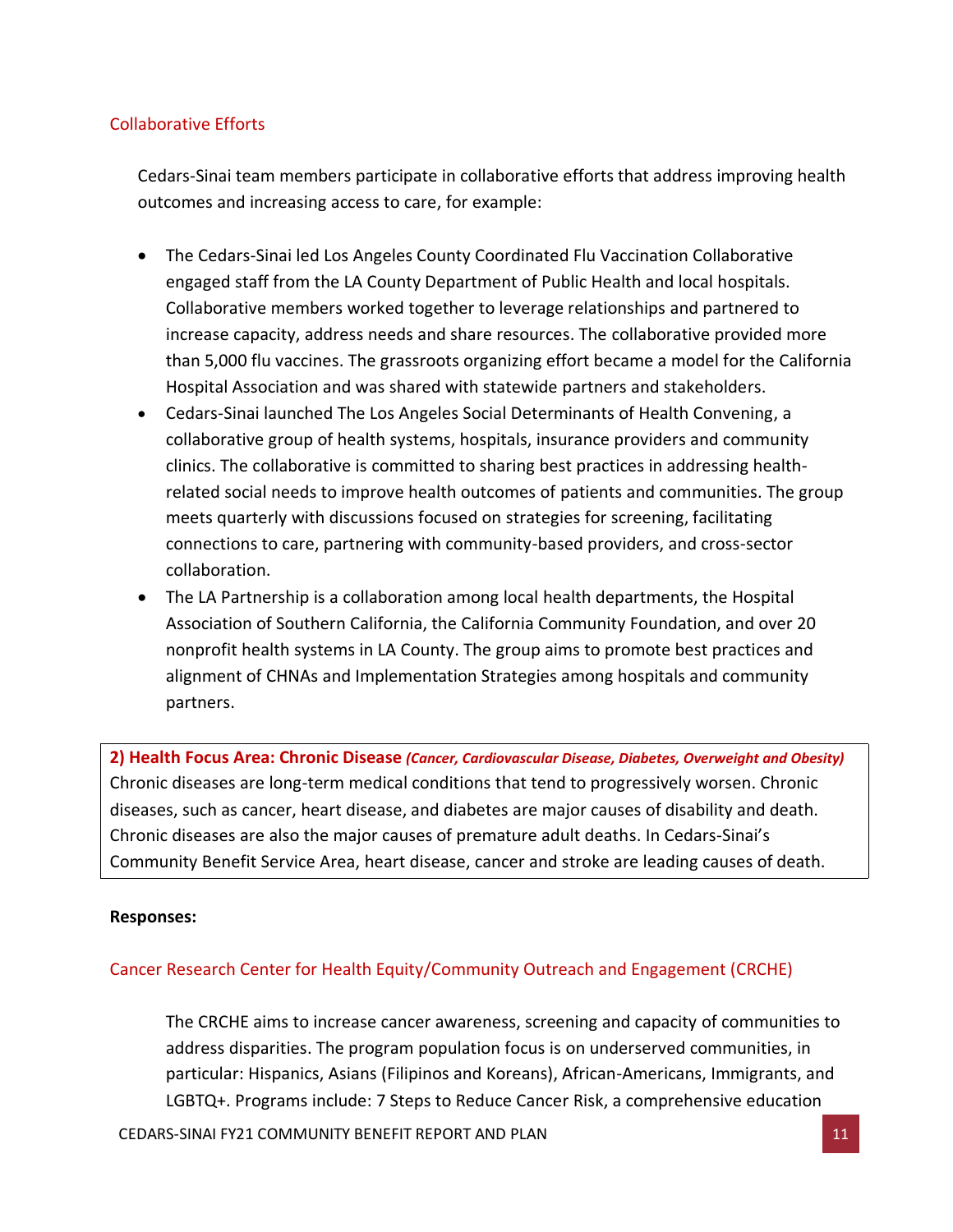program geared toward low-literacy populations; training programs for community health workers including tools and resources to link individuals to free and low-cost cancer screenings; as well as capacity building, training and pilot funding for community organizations that serve communities at the highest risk for cancer and delayed diagnosis. Additionally, to improve HPV vaccine uptake and cancer screenings, Cedars-Sinai provided \$200,000 in grants for capacity building and training to 10 community organizations that serve the target populations of focus. *Refer to "Community Benefit Services Accomplishments Summary FY21: Community Health Improvement Highlights". See page 18.*

#### Cancer Survivorship Services

Cancer Survivorship Services provided rehabilitation medicine to cancer survivors. *Refer to "Community Benefit Services Accomplishments Summary FY21: Community Health Improvement Highlights". See page 18.*

#### Healthy Habits

The Healthy Habits programs help children and families learn about healthy eating and physical activity with a wide range of education, capacity building and technical assistance programs run by trained health educators. Heathy Habits serves elementary school students, parents, and families in underserved communities. The goal of Healthy Habits is to reduce the risks and impacts of obesity in underserved communities. Programs include an evidence-based and evaluated curriculum for 2<sup>nd</sup>, 3<sup>rd</sup> and 4<sup>th</sup> grades, Healthy Habits for Families, Cooking Healthy Habits, Building Healthy Habits, Healthy Habits for Teachers, Step & Sweat walking clubs, Exercise in the Park, summer programs and school-wide events. Healthy Habits partners with 23 elementary and middle schools in Los Angeles' Mid-City neighborhood and surrounding communities to provide programs. In the wake of COVID-19, Healthy Habits built a virtual curriculum for students and schools which included: virtual lessons/workshops, parent workshops, virtual exercise programs, virtual cooking demonstrations, "The Learning Table" virtual education sessions, and ensuring food security by connecting families to CalFresh. *Refer to "Community Benefit Services Accomplishments Summary FY21: Community Health Improvement Highlights". See page 17.*

#### Community Health Improvement

Community Health Improvement (CHI) serves the most vulnerable residents of Los Angeles,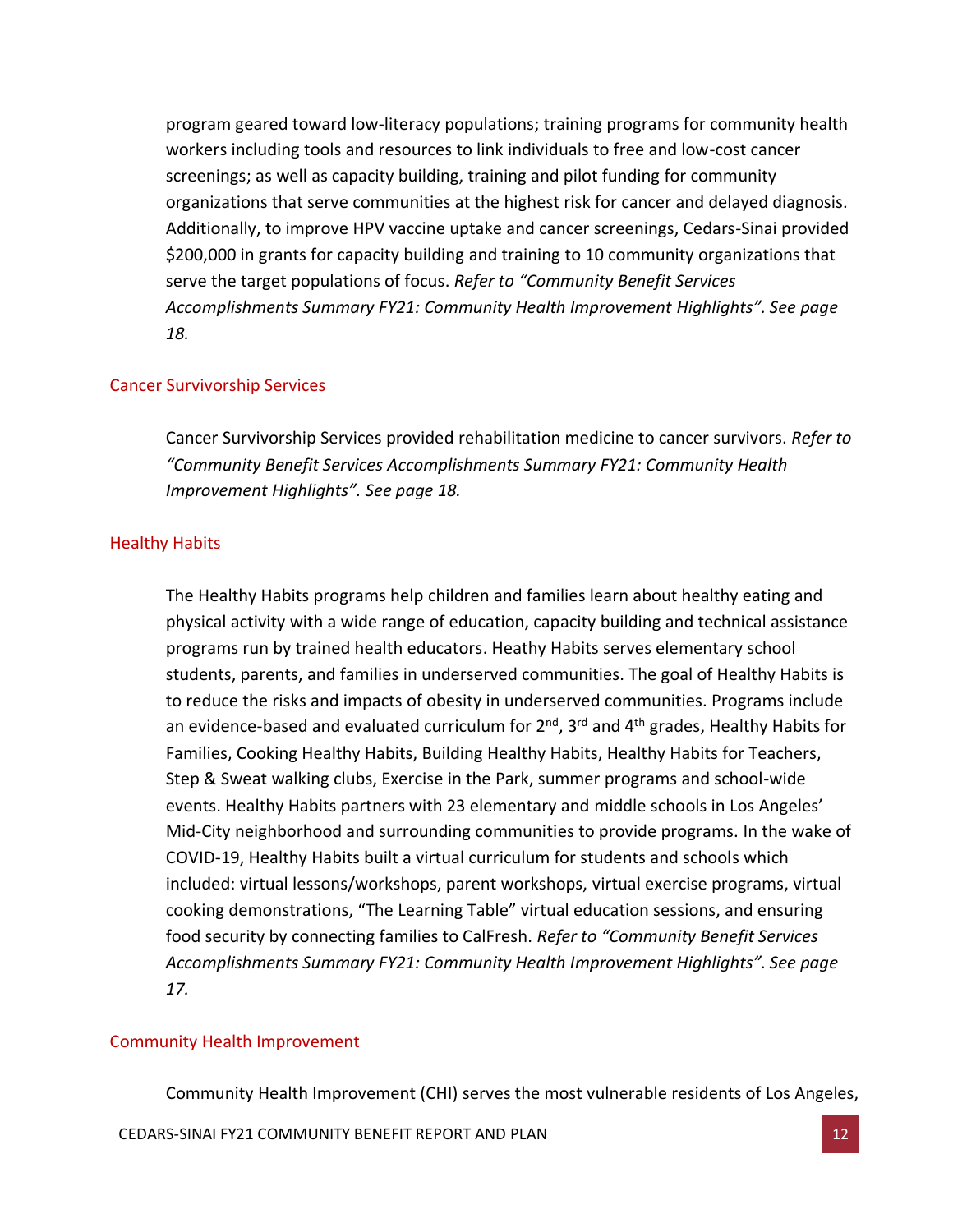particularly older adults. During the past year, Community Health Improvement was impacted by COVID-19 and our focus shifted entirely to influenza (flu) and COVID-19. In FY21 we provided 1,367 flu vaccines and 1,509 COVID-19 vaccinations through 10 clinic sites. We formed and facilitated a Community Health Advisory Council to engage internal stakeholders and additional initiated and lead a bi-weekly Flu/COVID-19 coalition meeting for LA area hospitals and health systems. *Refer to "Community Benefit Services Accomplishments Summary FY21: Community Health Improvement Highlights". See page 18.*

### Chronic Disease Grantmaking

Cedars-Sinai's Civic Engagement grants address unmet needs that impact health and wellbeing through strategic coordination with local community organizations. Over \$4 million was disbursed through the Civic Engagement portfolio this year, which included continued funding for COVID-19 relief and recovery, first responders, emergency relief, food access, and racial equity.

Additionally, the Health Equity grant program awarded grants to 87 organizations, totaling \$6 million. The selection of grantees prioritized workforce development and training, strategic planning and integration, operationalization, and data collection related to equity. Examples of funded programs included: Charles R. Drew University of Medicine and Science's launched a Black Maternal Health Center of Excellence; and OUR HOUSE Grief Support's evaluated the grief support group experience among members of the Latinx, Black, and LGBTQ+ communities. *Refer to "Community Benefit Services Accomplishments Summary FY21: Cash and In-Kind Donations Highlights". See page 20.*

#### **Health Focus Area: Homelessness**

Homelessness is a prevalent issue in Los Angeles communities. Those experiencing homelessness face higher death rates from treatable diseases than the general population.

#### **Responses:**

#### Homelessness Grantmaking

Cedars-Sinai continued its commitment to addressing "upstream" health factors (such as homelessness, economic stability, and workforce development) by deepening its support for the Homelessness and Housing Initiative that launched within the Social Determinants of Health grantmaking portfolio. The goal of this funding is to increase community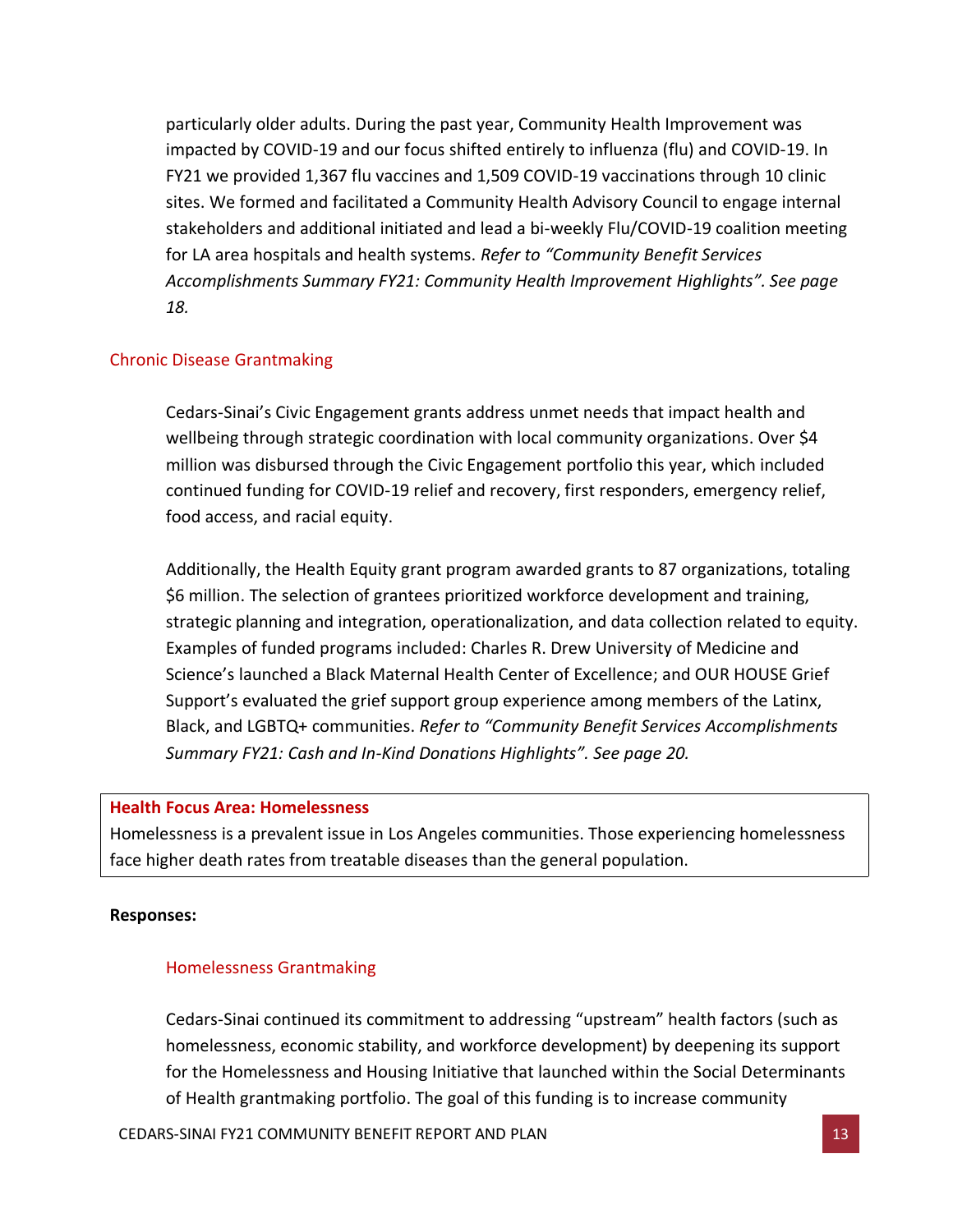organizations' capacity to promote healthy environments in which people are born, grow, live, work and age. This year's Social Determinants of Health grants focused on bridging the health and homelessness sectors to establish linkages and improve continuity of care. Over \$15 million in grantmaking was allocated to support more than 20 organizations serving vulnerable populations. *Refer to "Community Benefit Services Accomplishments Summary FY21: Cash and In-Kind Donations Highlights". See page 20.*

#### Healthcare and Supportive Services

The Cedars-Sinai Emergency Department employed two full-time homeless patient navigators to connect patients experiencing homelessness with local resources - including case management, food and shelter – to enhance emergency department protocols for homeless patients.

Cedars-Sinai also supported homeless patients by connecting patients to shelter and providing food and clothing. Cedars-Sinai transitioned patients requiring additional assistance post-discharge to recuperative care facilities designed to care for patients and connect them to resources, including longer-term housing solutions and governmental benefits.

#### **Additional FY21 Health Focus Area: COVID-19**

Cedars-Sinai invested staff and expertise while supporting community through programs, grant funding and capacity building in response to the impacts of COVID-19 in Los Angeles.

#### **Responses:**

### School Testing and Tracing

Cedars-Sinai supported the Los Angeles Unified School District (LAUSD) through a planning grant to develop a COVID-19 testing and contact-tracing program in preparation for the eventual, safe return of students and staff to in-class instruction. Through this work we facilitated more than 40,000 vaccinations for educators, creating a partnership between LAUSD and Los Angeles' new SoFi/Hollywood Park stadium. The partnership was a first "mega-site" launched to get educators back in the classroom to complete the 2020 academic year.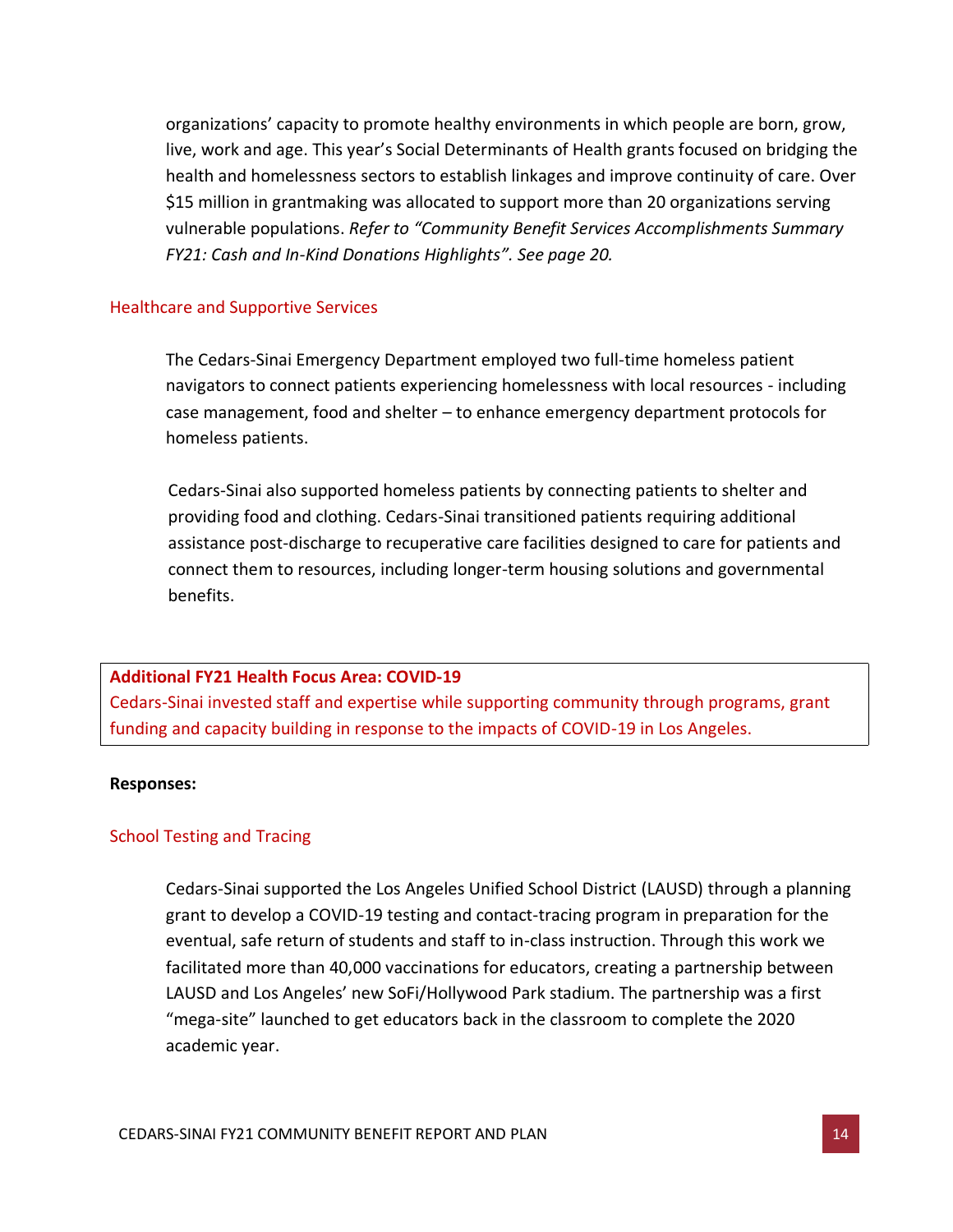#### Nutrition and Wellness

Community health educators from Cedars-Sinai's Healthy Habits program delivered vital health and wellness information to at-risk families during the LAUSD closure. Every weekday morning at Grab & Go Food Centers in Mid-City, Koreatown and Winnetka where families pick up meals—Healthy Habits staff distributed resource guides about nutrition and exercise as well as mindfulness information from the Cedars-Sinai Share & Care program. 91% of students in the Healthy Habits program received free or reducedcost meals from LAUSD. *Refer to "Community Benefit Services Accomplishments Summary FY21: Community Health Improvement Highlights". See page 17.*

#### Aging and Isolation Prevention

Cedars-Sinai's Leveraging Exercise in Place (LEAP) program promotes physical fitness for older people while fighting the damaging effects of loneliness. When COVID-19 made inperson gatherings unsafe, the program moved its free exercise classes online and the LEAP team began regularly reaching out to participants via video conferencing and phone calls to help them feel socially connected. Supported by the AARP Foundation, LEAP is an evidence-based model for reducing social isolation among seniors and is just one reason why Cedars-Sinai has been named an Age-Friendly Health System by the John A. Hartford Foundation and the Institute for Healthcare Improvement.

### Community Health Improvement Programs

Focused on COVID-19 in FY21, Community Health Improvement programs provided COVID-19 vaccinations at 10 clinic sites to 1,509 individuals; initiated and continued to lead a coordinated effort among LA hospitals and health systems by maintaining 16 bi-weekly Flu/COVID-19 Coalition Meetings; and implemented the "COVID-19 Community Conversations" series with the intent of promoting vaccine acceptance among 7 different populations, which included a total of 409 participants.

### Youth Employment Development (YED) Health Careers Academy

The YED Health Careers Academy is a partnership with the Los Angeles Unified School District, Regional Occupational Program and California Technical Education. The program includes work-site learning at Cedars-Sinai, school-based learning at Fairfax High School and mentoring which is done by employees who are part of the program. This year's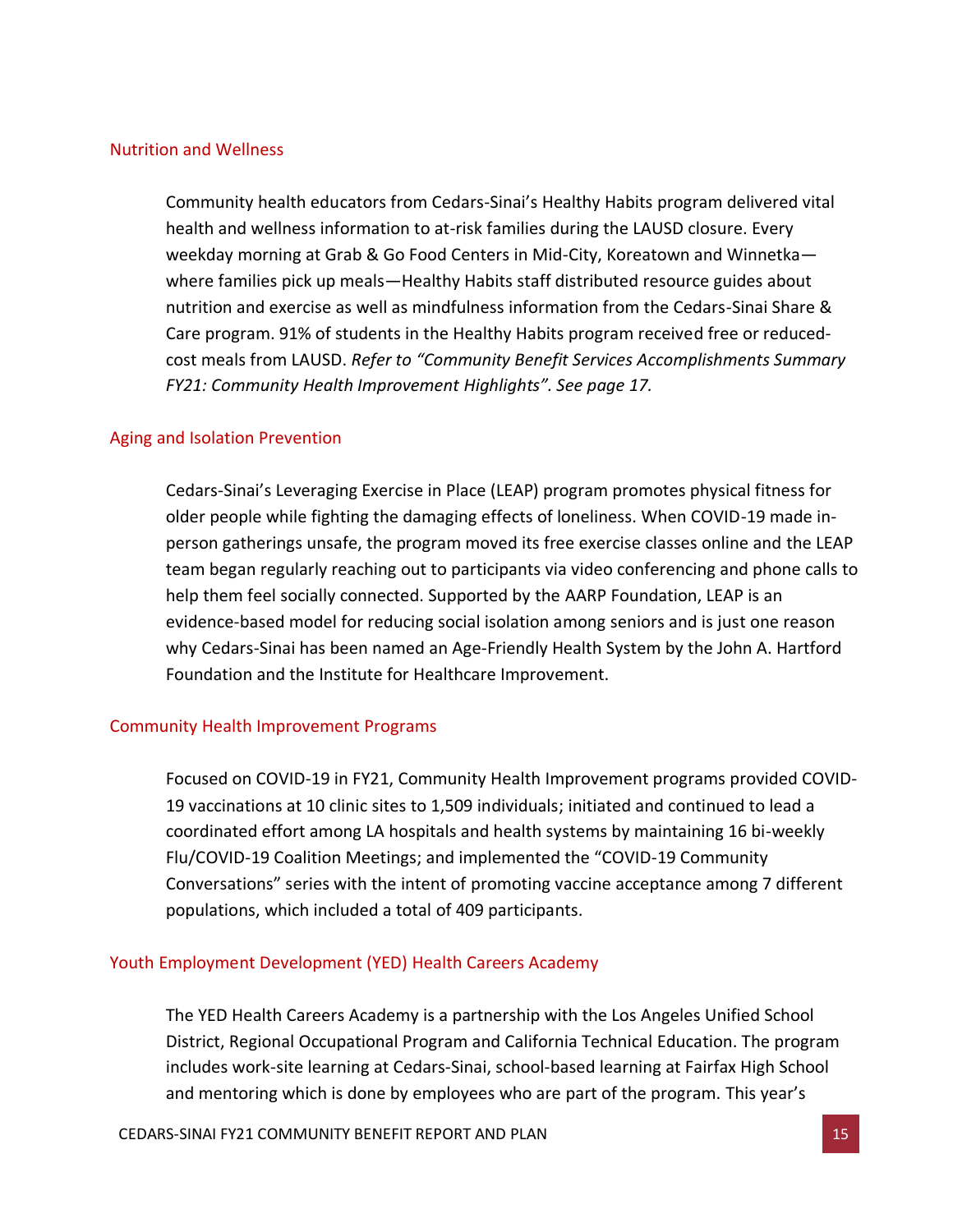project was on COVID-19. Topics included: myths and truths, mental health, and the challenge of returning to school.

Participating students faced unprecedented challenges during the pandemic, including: limited internet resources, lost family income and jobs, having to babysit while being in class, lack of motivation and mental health concerns. Students were offered the services of Cedars-Sinai's Work and Life Matters, where they would not be embarrassed or uncomfortable to discuss what was happening in their households. Several students contracted COVID and lost family members due to the virus.

During August 2020, YED partnered with Unite-LA's virtual South Los Angeles Scholars Program, a career exposure program for underserved high school students. Under the theme "Lessons Learned from the Field on Patient Care During COVID-19", Cedars-Sinai front line workers presented on their careers and daily work during the pandemic. *Refer to "Community Benefit Services Accomplishments Summary FY21: Community Building Activities Highlights". See page 20.*

### COVID-19 Research

A new Cedars-Sinai study showed that a widely used tuberculosis vaccine is associated with reduced likelihood of contracting COVID-19. The findings raised the possibility that a vaccine already approved by the U.S. Food and Drug Administration may help prevent coronavirus infections or reduce severity of the disease. Researchers showed that Cedars-Sinai health care workers vaccinated with bacillus Calmette-Guérin (BCG) had fewer signs of the coronavirus. While BCG would not be more effective than a targeted vaccine, its demonstrated safety and wide availability could ensure rapid distribution—gaining valuable time as new vaccines are approved and released. Read more on this study [here.](https://www.cedars-sinai.org/newsroom/study-tb-vaccine-linked-to-lower-risk-of-contracting-covid-19/)

Cedars-Sinai investigators made many other discoveries in the past year that shed significant light on the pandemic. Among them:

- Peter Chen, MD, professor of Medicine and director of the Division of Pulmonary and Critical Care Medicine, was first co-author of a multisite clinical trial, published in *The New England Journal of Medicine*, testing the monoclonal antibody LY-CoV555 as a potential COVID-19 treatment. He and colleagues also published a study in the journal *Cell Reports* that revealed immune system malfunctions in COVID-19 patients who develop respiratory failure.
- Raj Makkar, MD, professor of Medicine at the Heart Institute, led what was believed to be the first peer-reviewed report on using a cell therapy in critically ill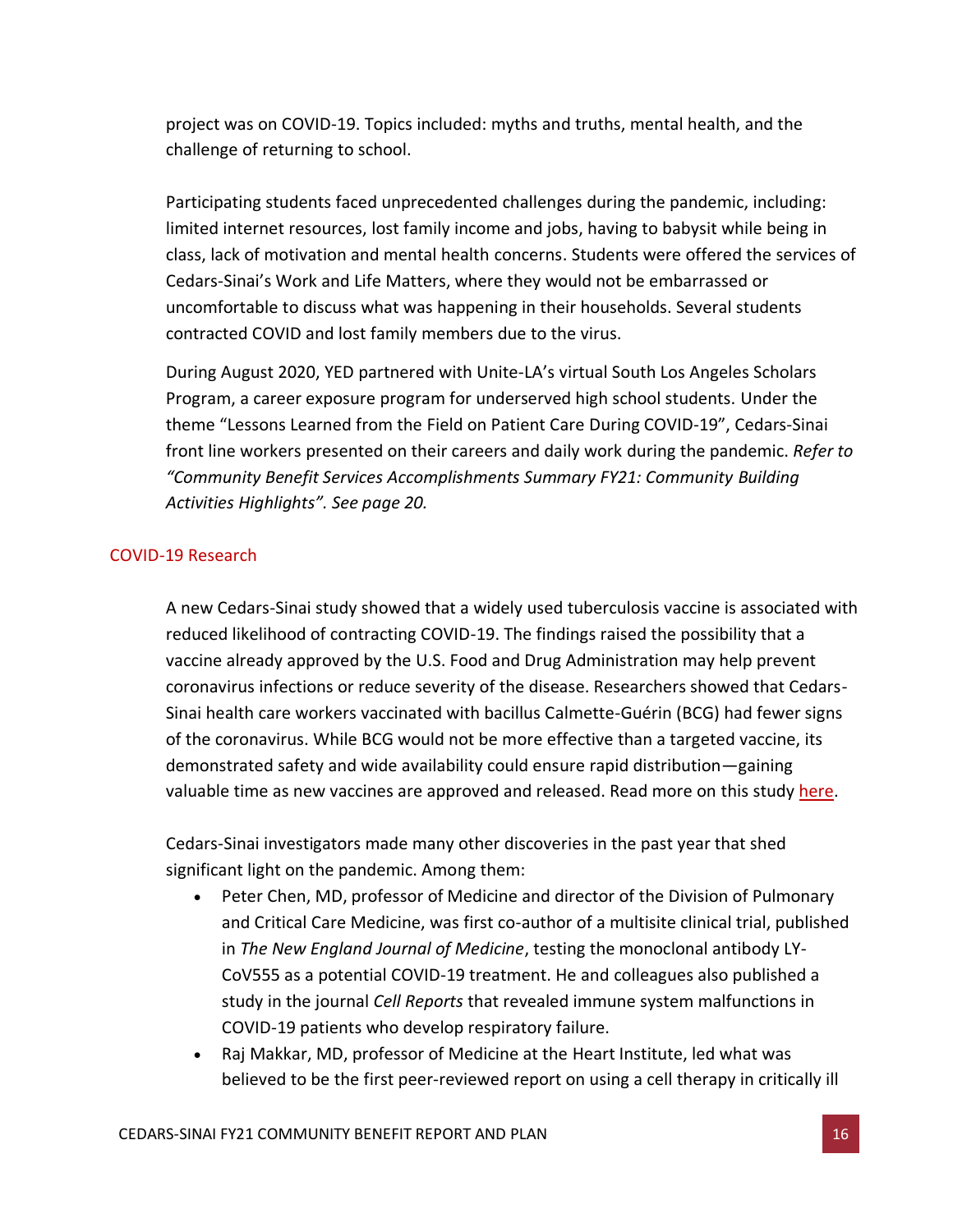COVID-19 patients. The therapeutic, known as CAP-1002, contains cardiospherederived cells (CDCs) that were grown in the laboratory from human heart tissues.

- Clive Svendsen, PhD, and Arun Sharma, PhD, Research Fellows at the Regenerative Medicine Institute, were co-corresponding authors of a *Cell Reports Medicine* study showing that SARS-CoV-2 can infect heart cells in a lab dish. The discovery was made using heart muscle cells that were produced by stem cell technology.
- Cedars-Sinai investigators uncovered a Southern California strain of the coronavirus and tracked its explosive spread. They participated in pioneering clinical trials that would add the therapies remdesivir and monoclonal antibodies to the arsenal of treatments for the disease. They forged a powerful COVID-19 research consortium across multiple U.S. institutions, igniting numerous studies involving thousands of health care workers and patients. And they established Cedars-Sinai as a center for the National Cancer Institute's drive to understand and control the spread of COVID-19, focusing on the pandemic's unequal impact on racial and ethnic groups.

To learn more about Cedars-Sinai's COVID-19 contributions, please visit: [#YearofCOVID: Retooling Research to Fight a Pandemic](https://www.cedars-sinai.org/newsroom/yearofcovid-retooling-research-to-fight-a-pandemic/)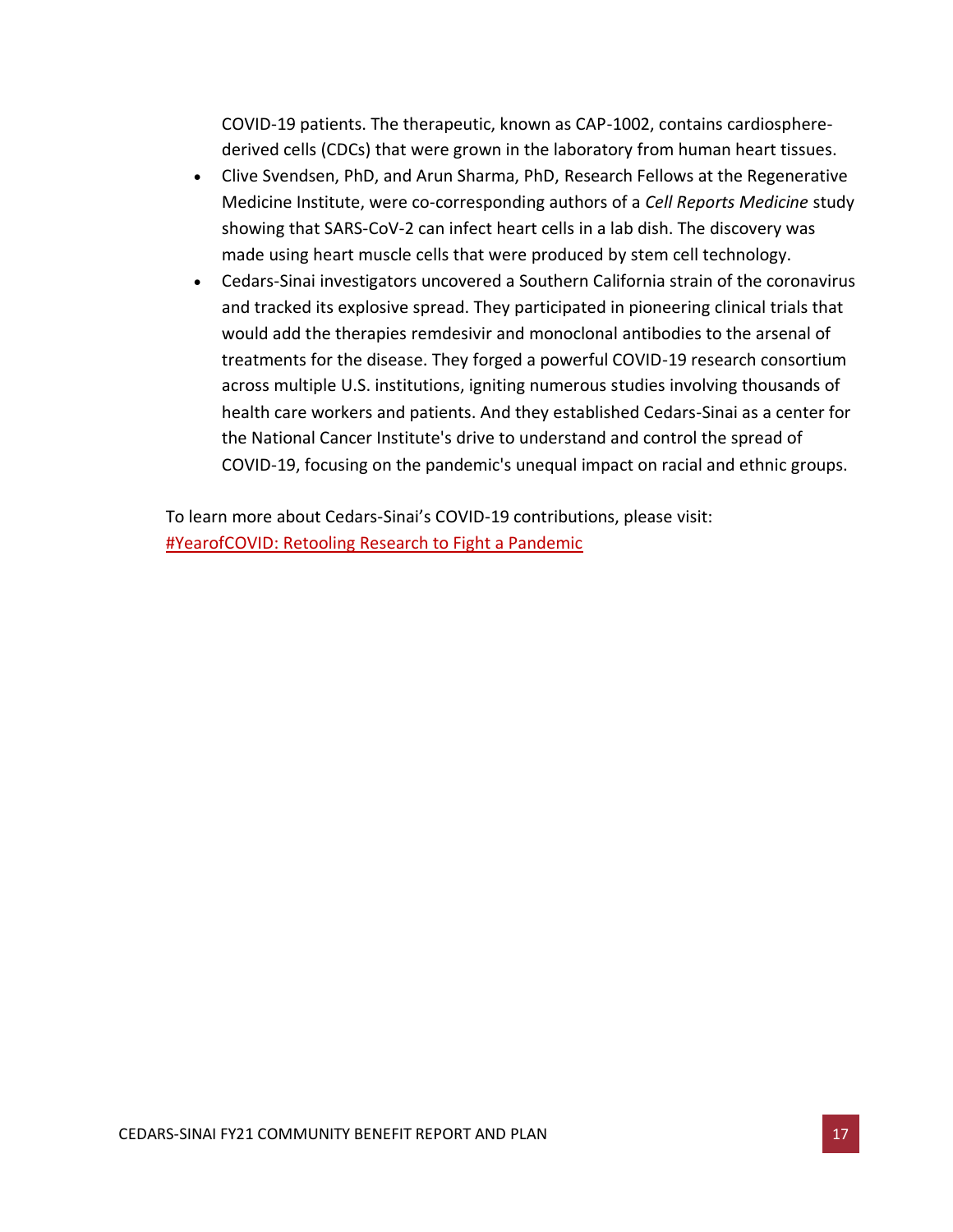# <span id="page-18-0"></span>**Community Benefit Services Accomplishments Summary FY21 (July 1, 2020 to June 30, 2021)**

Community Benefit services promote health and healing and are focused on addressing the identified unmet health needs of the community. For a program or service to be considered a Community Benefit it must: improve access to health care; or enhance the health of the community; or advance medical or health care knowledge; or reduce the burden of government or other nonprofit community efforts. Due to COVID-19, some programs and events were postponed. Other programs were delivered through a virtual format.

# **Community Health Improvement Services**

*Definition: activities carried out to improve community health, available to the public, which address a community need.* 

# *Community Health Improvement FY21 Highlights*

- Healthy Habits: 20,782 individuals participated in 1,134 lessons/workshops through virtual programs with community partner schools; 333 parents participated in Zoom health workshops; presented 19 virtual cooking demonstrations; Created "The Learning Table" series: 20 virtual education sessions reaching 1,150 participants; established a virtual exercise program and hosted 78 Zumba workouts that were parent-led and maintained by community members at partner sites.
- Share & Care: Through 46,565 encounters, reached 23, 878 students and 3,280 parents in 31 schools with supportive mental health prevention, trauma and crisis education, discussion facilitation, and resource sharing.
- COACH for Kids served 26,254 persons in FY21. Highlights include: Completed 1,820 medical visits, 288 telehealth visits and 747 case management visits; 678 mental health visits were provided; 968 individuals received health education visits; and 21,597 visits for food distribution and COVID-19 education.
- 114 health care visits with individuals experiencing homelessness were completed, including medical care, case management and dental screenings.
- Cedars-Sinai reached 379 people through programs to promote health, safety and injury prevention.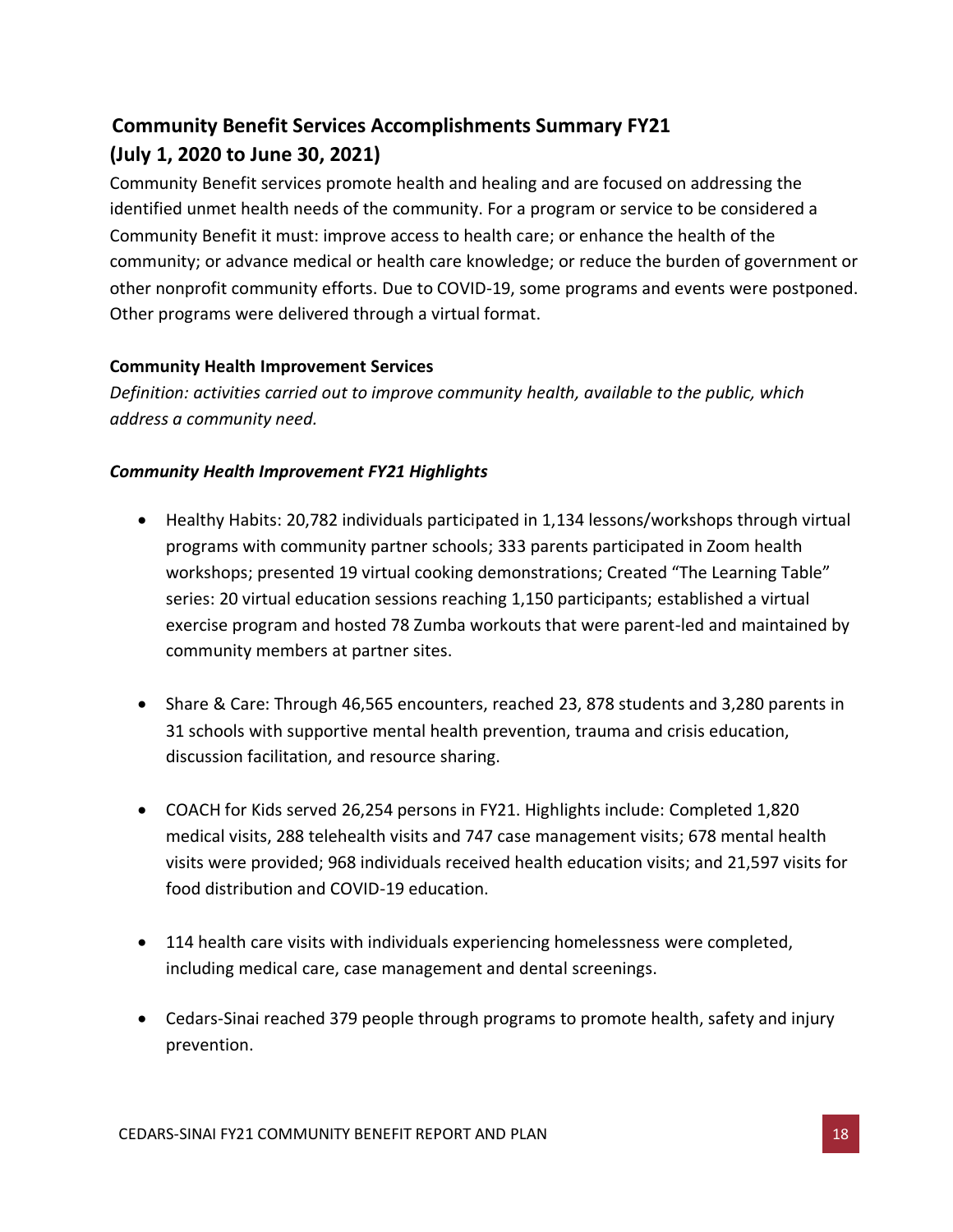- The Cancer Research Center for Health Equity and Community Outreach and Engagement program reached 1,901 Hispanic/Latinx, Filipino and Korean individuals participated in a virtual education program on reducing cancer risk. Additionally, 52 Community Health Workers were virtually trained on how to deliver life-saving cancer prevention and control information.
- Cedars-Sinai offered 1,454 prenatal education program encounters on topics that included: ABCs of Parenthood, Breastfeeding: Birth & Beyond, Infant Safety and CPR, Childbirth Refresher, Elective Cesarean Option, and Labor Comfort and Support.
- Leveraging Exercise to Age in Place (LEAP) senior exercise program funded by the AARP Foundation helped prevent falls and increased social connectedness, through evidencebased programs. Classes were livestreamed via Zoom.
- Cancer survivors were provided with 2,880 encounters for social services, exercise recovery, nutrition services, education, and referral services to assist with healing and rehabilitation.
- Community Health Improvement programs provided the seasonal flu vaccine to 1,367 individuals; COVID-19 vaccinations at 10 clinic sites to 1,509 individuals; implemented the "COVID-19 Community Conversations" series with the intent of reducing vaccine hesitancy among 7 different populations with a total of 409 participants; continued to expand the newly formed Cedars-Sinai Community Health Advisory Council comprised of stakeholders across the health system; and initiated and continued to lead a coordinated effort among LA hospitals and health systems by maintaining 16 bi-weekly Flu/COVID-19 collaborative meetings.
- Primary care services were provided to 4,708 residents within a 5-mile radius of the Medical Center – focused daily on underserved communities, through the on-site primary adult care clinic.
- Supported the operations of the Team HEAL program which brings comprehensive injury prevention, medical care, athletic training, healthcare awareness, mentoring and academic support to high school student athletes in underserved Los Angeles area communities.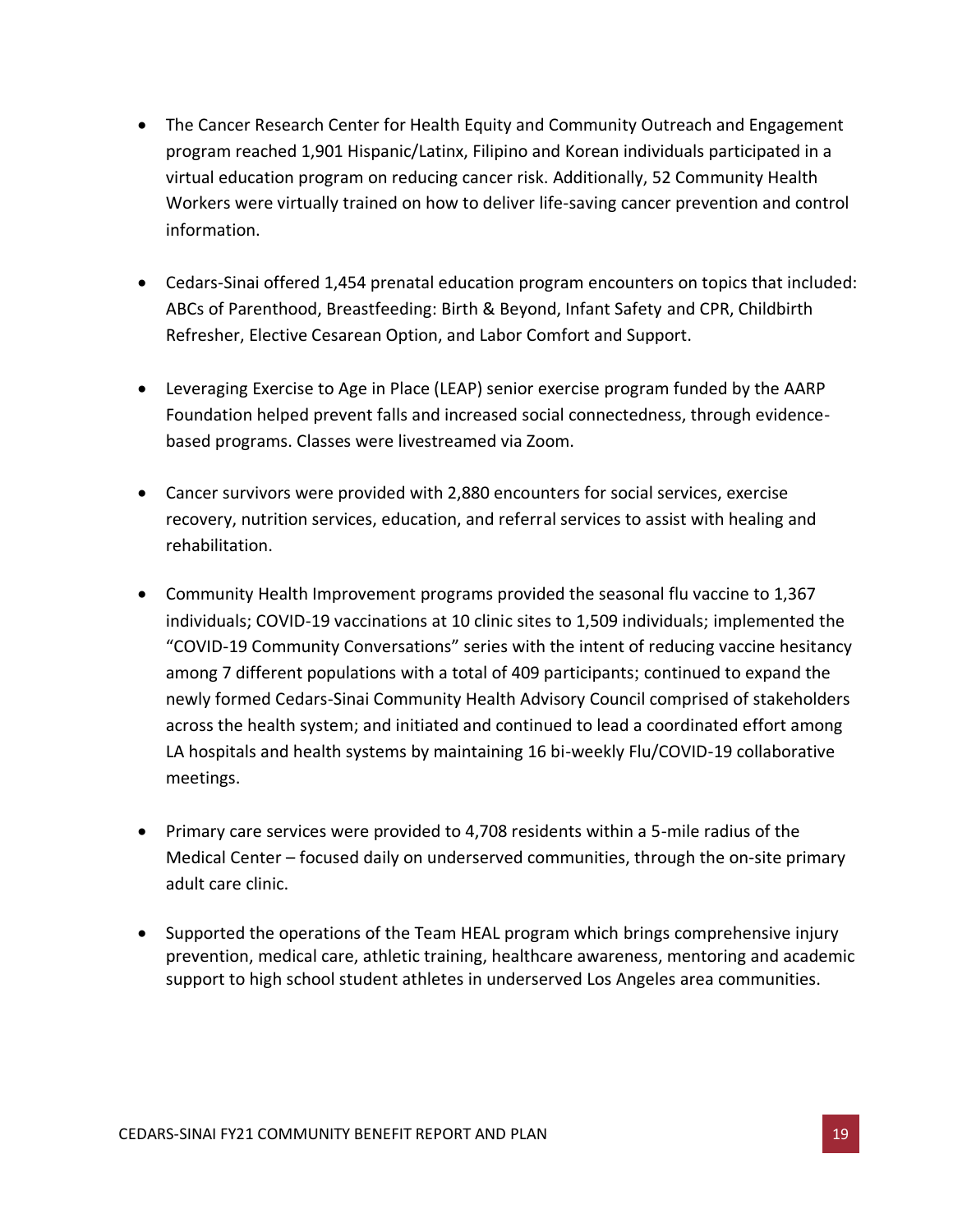# **Health Professions Education**

*Definition: education programs for physicians, nurses, nursing students, and other health professionals.*

# *Health Professions Education FY21 Highlights*

- Cedars-Sinai offered residency training programs in over 70 physician specialty and subspecialty areas.
- 619 medical residents participated in programs at Cedars-Sinai. 110 residents completed their OB/GYN clinical residency rotations at Planned Parenthood in partnership with Cedars-Sinai. Medical residents gained important training at Saban Community Clinic, Venice Family Clinic, AIDS Project Los Angeles, KHEIR Clinic and LA Christian Health Centers.
- 806 student nurses were precepted by Cedars-Sinai nursing staff. Nursing school partners included: Santa Monica College; Glendale Career College; UCLA; Mount St. Mary's College; California State University, Los Angeles; Azusa Pacific College; California State University, Dominguez Hills; Western Governors University; California State University, Long Beach; California State University, Northridge; and Emory University.
- Cedars-Sinai trained: social workers (MSW), pathologists, paramedics, dietary technicians, physical medicine and rehab students, Bio Medical Sciences and Translational Medicine students, and spiritual care interns.

# **Research**

*Definition: research is the study or investigation to generate generalizable knowledge made available to the public. Research includes the communication of findings and observations, including publication in a journal. Internally funded research and research funded by tax-exempt or government entities are eligible for reporting.*

# *Research FY21 Highlights*

- Cedars-Sinai is one of the leading institutes for competitive research funding from the National Institutes of Health and currently has more than 2,000 research projects, many led by physician-scientists.
- Cedars-Sinai has one of the largest state-of-the-art clinical research trial facilities of any private hospital in the nation. Almost 600 clinical research projects – covering the entire spectrum of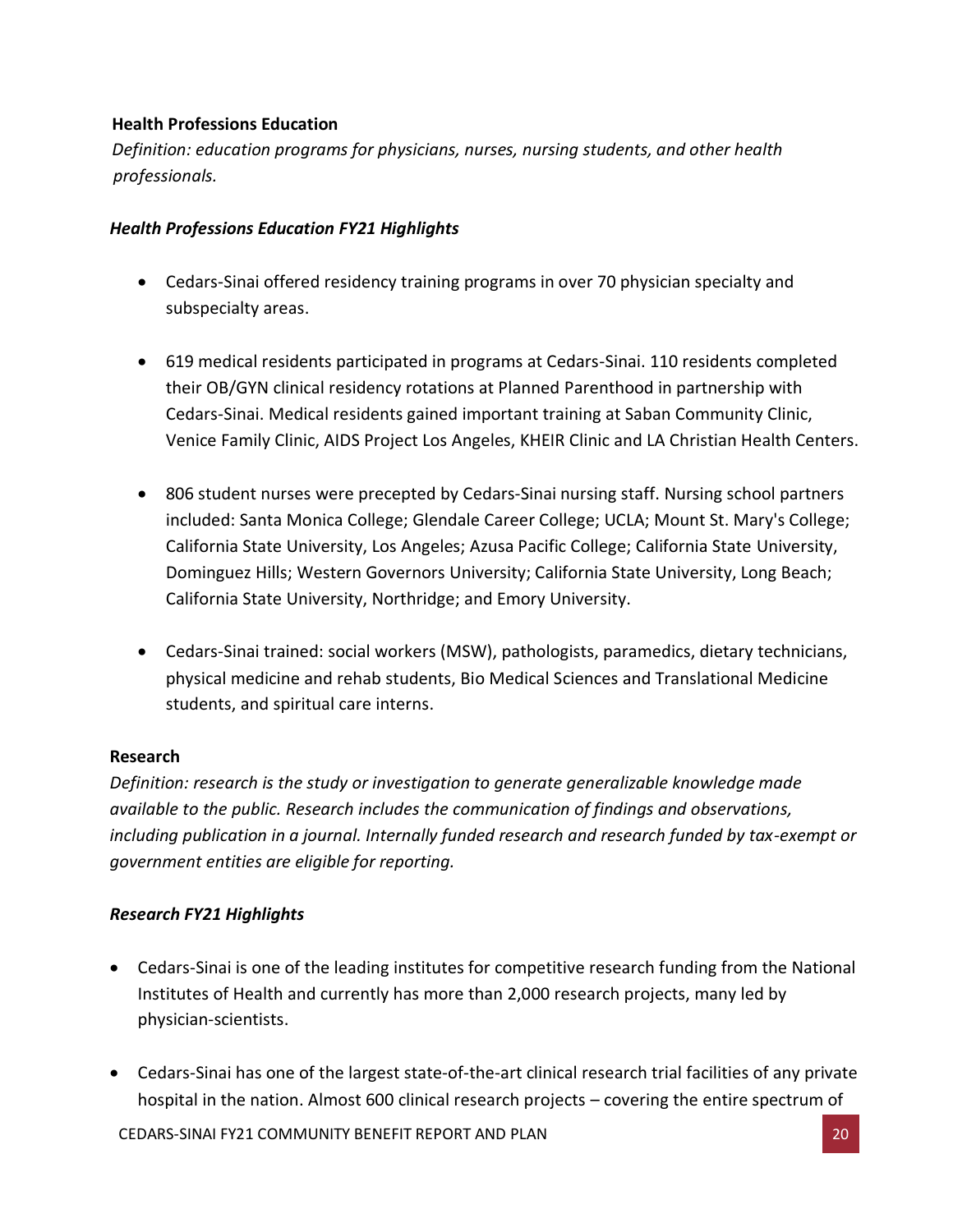disease investigation – are underway to advance patient care and improve patient outcomes.

• See page 12 (link) for COVID-19 research highlights.

# **Cash and In-Kind Donations**

*Definition: funds and in-kind services donated to community groups and nonprofit organizations.*

# *Cash and In-Kind Donations FY21 Highlights*

- In FY21, Cedars-Sinai contributed \$30 million to support over 200 community-based organizations serving vulnerable populations within the Community Benefit Service Area. Cedars-Sinai grantmaking is an ongoing, high-impact philanthropic initiative focused on improving access to care, addressing health disparities and promoting civic engagement to help Los Angeles' most vulnerable residents. Cedars-Sinai grantmaking works to build the capacity of nonprofit organizations serving vulnerable populations and break down the barriers that affect hundreds of thousands of people within the local health care safety net, with a focus on community members who are underinsured, uninsured or uninsurable. in
- The hospital cooked and prepared over 6,600 meals for Beverly Hill Meals on Wheels, which delivered the meals to isolated and vulnerable residents of Beverly Hills who were unable to obtain or prepare adequate meals.

# **Community Benefit Operations**

*Definition: direct and indirect costs associated with assigned staff, community health needs assessments, community benefit planning, tracking, reporting, evaluating and operations.* 

Reported costs included staff salaries, benefits and expenses, administrative support and consultants in support of Community Benefit.

# **Community Building Activities**

Definition: *activities that support community assets by offering the expertise and resources of the hospital organization. These activities may address the root causes of health problems or the determinants of health, such as education, homelessness, poverty and the environment.*

# *Community Building Activities FY21 Highlights*

• **Economic Development and Advocacy**

Cedars-Sinai leaders participated in community activities focused on community health improvement and safety. Cedars-Sinai is engaged in local, regional and state efforts and regional collaboratives that support access to health care, housing and homelessness issues.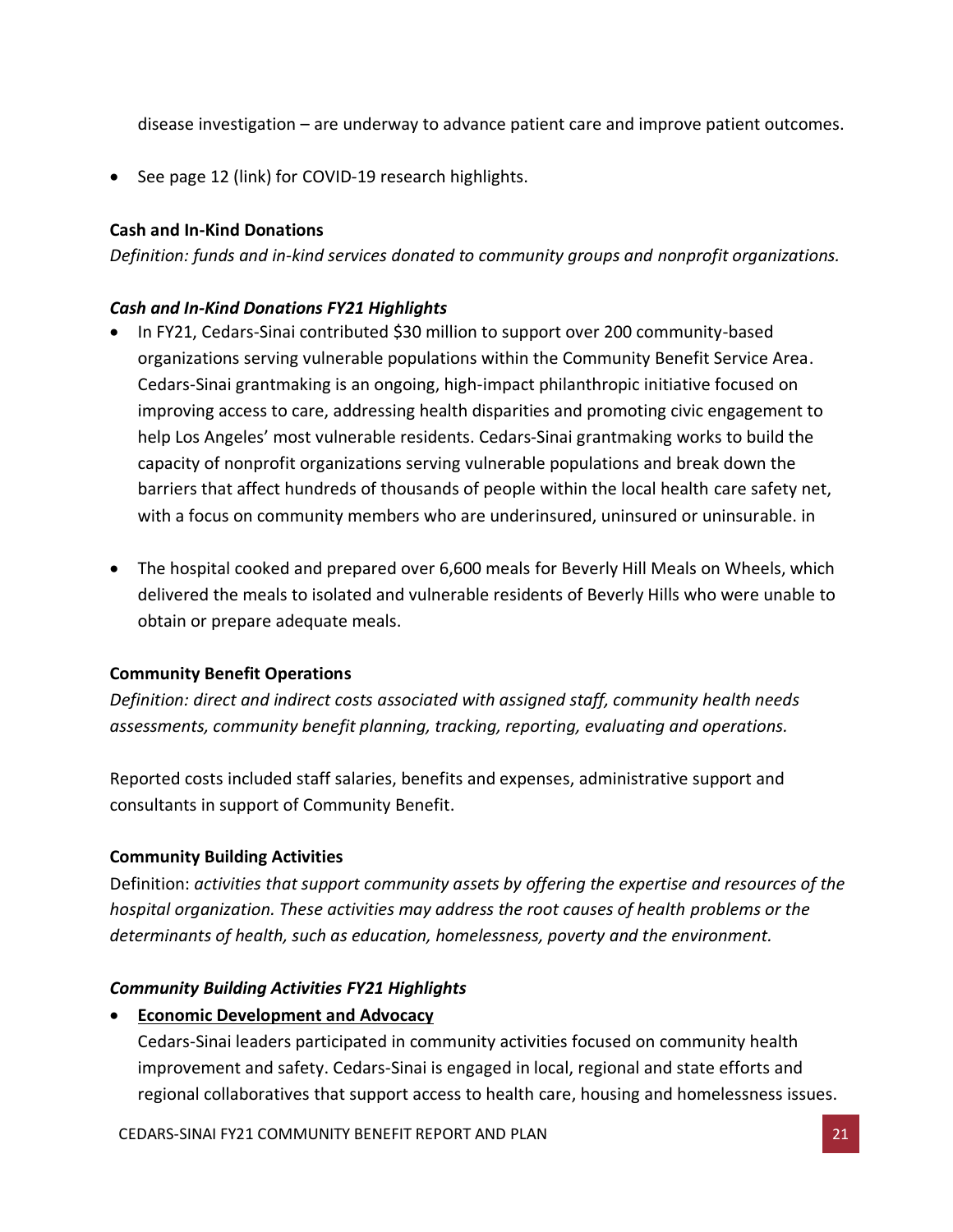## • **Workforce Development**:

Pre-Health Care Student Volunteer Program - for students who are planning to attend medical school. Priority was given to students from educationally or economically underresourced communities.

Youth Employment Development Health Careers Academy - includes worksite learning at Cedars-Sinai, school-based learning at Fairfax High School and employee mentoring. This is two-year program in partnership with the Los Angeles Unified School District. Participants earn five credits each semester toward graduation. A variety of departments at Cedars-Sinai provided 284 students an opportunity to apply classroom learning at the worksite while being exposed to careers.

Youth Employment Development Hire LA Youth is a partnership with the Los Angeles Chamber of Commerce and the Mayor's Office provided 22 LA youth with an opportunity for summer employment. Students were provided with a specific number of hours to be used over the summer months.

Additional workforce development programs included education classes, seminars, conferences, demonstrations, tours and events which reached 89 students providing career exposure and development education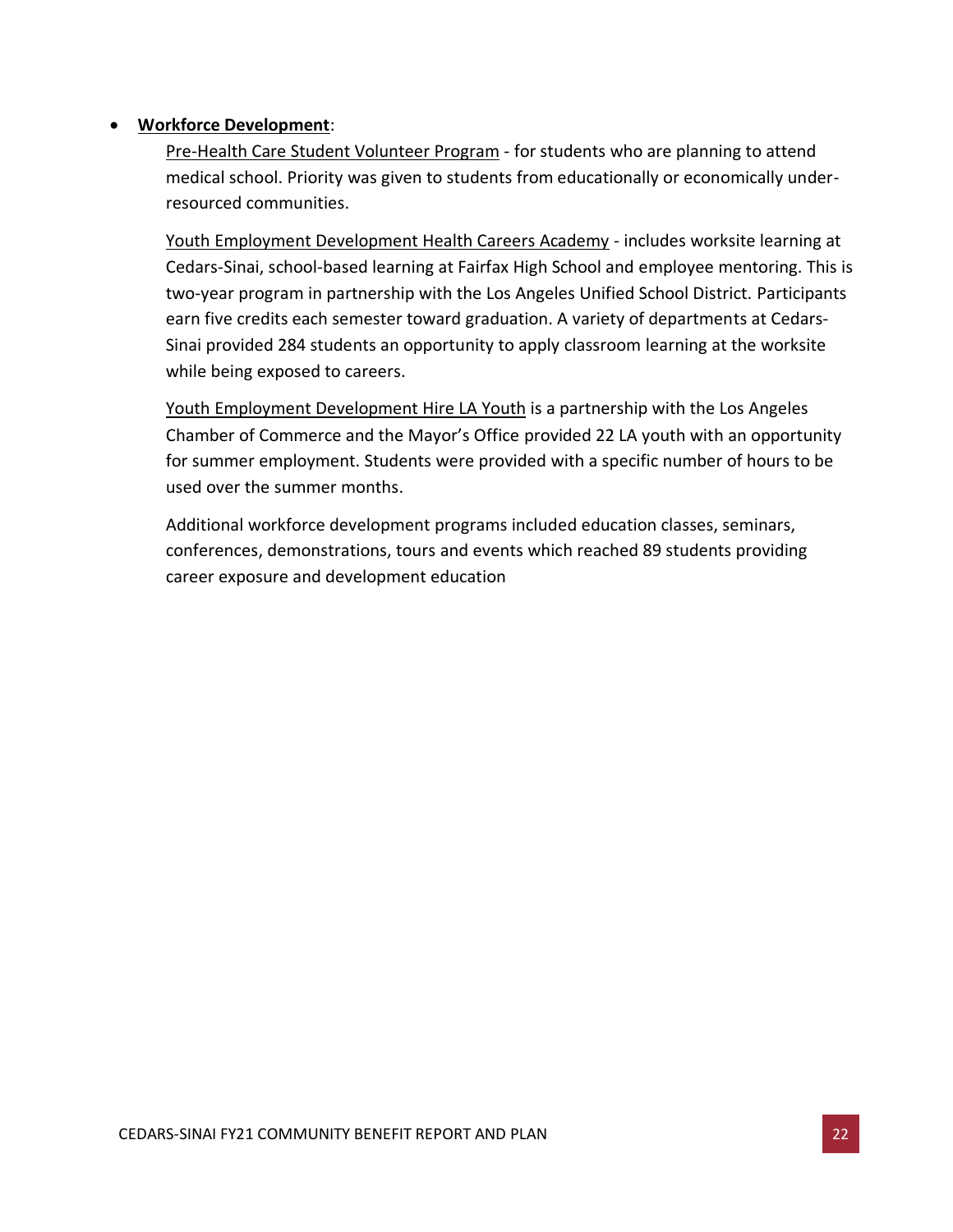# <span id="page-23-0"></span>**Financial Summary of Community Benefit**

Cedars-Sinai Medical Center provides programs and activities that contribute to charity care, care of the poor, and Community Benefit. These services, programs and activities serve vulnerable individuals and families, the elderly and children. The costs of providing these services are not fully reimbursed. The costs are calculated using a cost to charge ratio for any unreimbursed services. Also included are activities that improve the community's health status with a focus on health promotion and education, capacity building and meeting unmet health and health related social needs. Costs for these activities include direct costs and allocated overhead costs, offset by any donations and grants received.

Cedars-Sinai's Community Benefit Financial Commitment July 1, 2020 – June 30, 2021:

| Unreimbursed Cost of Direct Medical Care for the Poor and Underserved<br>(Excludes the unreimbursed cost of caring for Medicare patients)                                                                                                                                                                                                    |                                                       |    | \$114,934,000 |
|----------------------------------------------------------------------------------------------------------------------------------------------------------------------------------------------------------------------------------------------------------------------------------------------------------------------------------------------|-------------------------------------------------------|----|---------------|
| Charity care & uncompensated care for the uninsured/underinsured $\;$ \$ 38,549,000<br>Unreimbursed cost: caring for Medi-Cal patients                                                                                                                                                                                                       | \$76,385,000                                          |    |               |
| <b>Unreimbursed Cost of Direct Medical Care for Medicare Patients</b>                                                                                                                                                                                                                                                                        |                                                       |    | \$343,970,000 |
| <b>Unreimbursed Cost of Specialty Government Programs</b>                                                                                                                                                                                                                                                                                    |                                                       | \$ | 3,534,000     |
| <b>Community Benefit Programs, Charitable Contributions and</b><br><b>Education and Training for Physicians and Other Health Professionals</b><br>(Includes hundreds of free community education and medical<br>screening/immunization programs offered at the Medical Center, in local schools,<br>homeless shelters and community centers) |                                                       |    | \$137,954,000 |
| <b>Research Programs</b><br><b>Total Cost of Research</b><br>Less: Research funding from grants<br>Net Costs of Research                                                                                                                                                                                                                     | \$252,536,000<br>$<$ \$ 152,000,000><br>\$100,536,000 |    | \$100,536,000 |
| Total quantifiable community benefits                                                                                                                                                                                                                                                                                                        |                                                       |    | \$700,928,000 |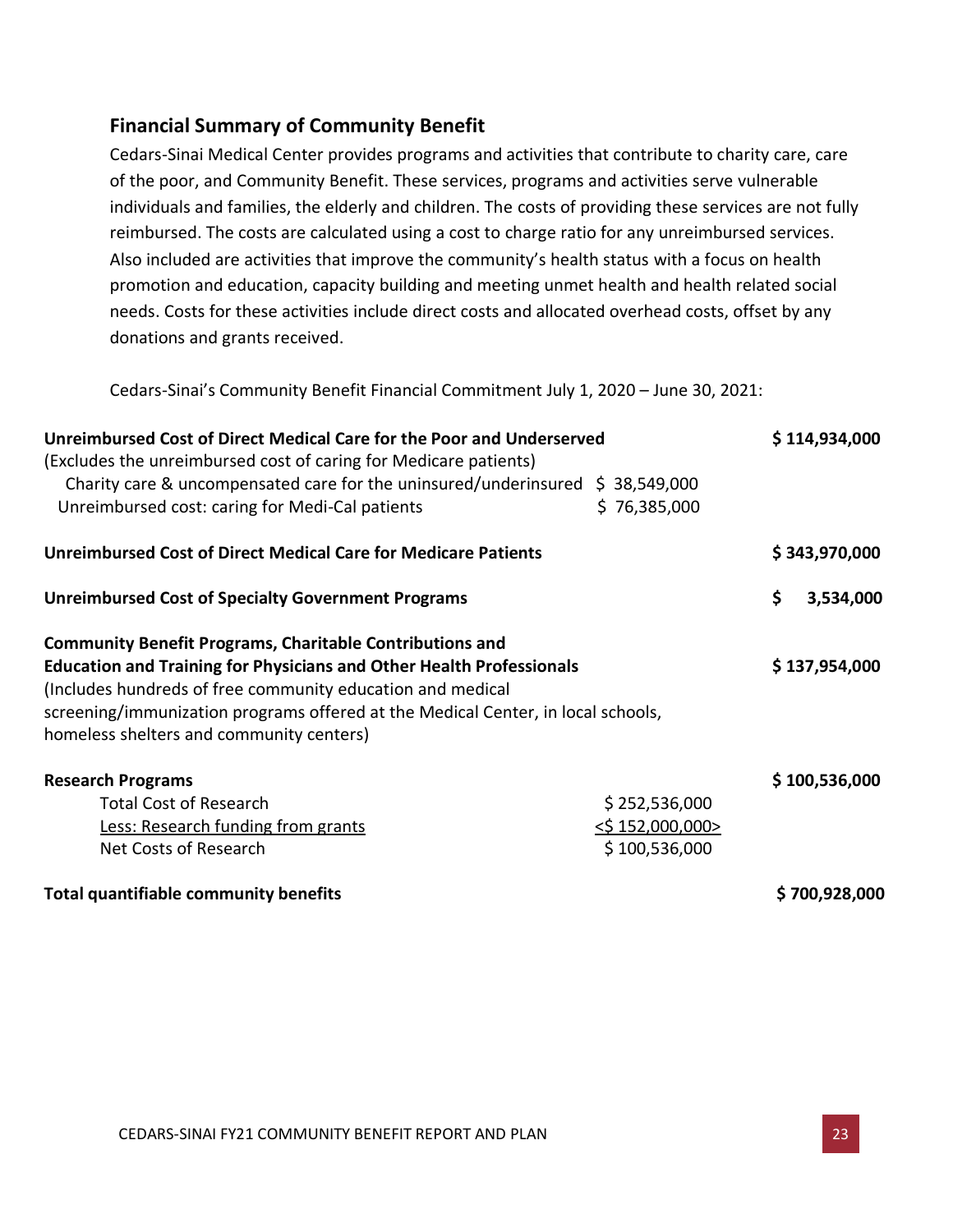# <span id="page-24-0"></span>**Community Benefit Plan FY22**

Cedars-Sinai Medical Center continues to implement activities and programs to address the priority needs in our service area. Given the current unprecedented times as a result of COVID-19, Cedars-Sinai anticipates some FY22 plans may be modified due to urgent community needs and situational restrictions that may limit how we are able to support the health and wellbeing of atrisk individuals and families in the Community Benefit Service Area.

# <span id="page-24-1"></span>**Significant Needs the Hospital Intends to Address**

Cedars-Sinai intends to address the following health focus areas that were identified in the FY19 CHNA and detailed in the FY19-FY22 Implementation Strategy:

- Access to care (primary care, mental health, and preventive care)
- Chronic diseases (cancer, cardiovascular disease, diabetes, overweight and obesity)
- Homelessness

# **Health Focus Area: Access to Care**

# **Strategy**

Increase access to primary care, preventative care and access to mental health care services and support access to essential health care services for the medically underserved individuals in our community.

# **Actions**

- 1. Provide well-child and immunization clinics for children and linkages to FQHCs and social services through Cedars-Sinai's COACH for Kids program.
- 2. Partner with FQHCs located in Los Angeles to provide physicians-in-training exposure to cultural and psychosocial aspects of patient care while treating a wide-range of medical conditions.
- 3. Provide outpatient services to vulnerable adult populations, including screenings, preventive health measures, and management of chronic disease.
- 4. Assist vulnerable residents with recuperative care or post-hospital skilled nursing care as well as outpatient care. Provide meal tickets, taxi vouchers, and bus tokens as needed.
- 5. Provide financial assistance through free and discounted care for health care services, consistent with the hospital's financial assistance policy.
- 6. Through our grant program, Cedars-Sinai will support:
	- a. LA County community clinics in building greater capacity to address food insecurity and transportation issues.
	- b. Fund yearlong capacity-building programs that focus on quality, leadership, and financial sustainability.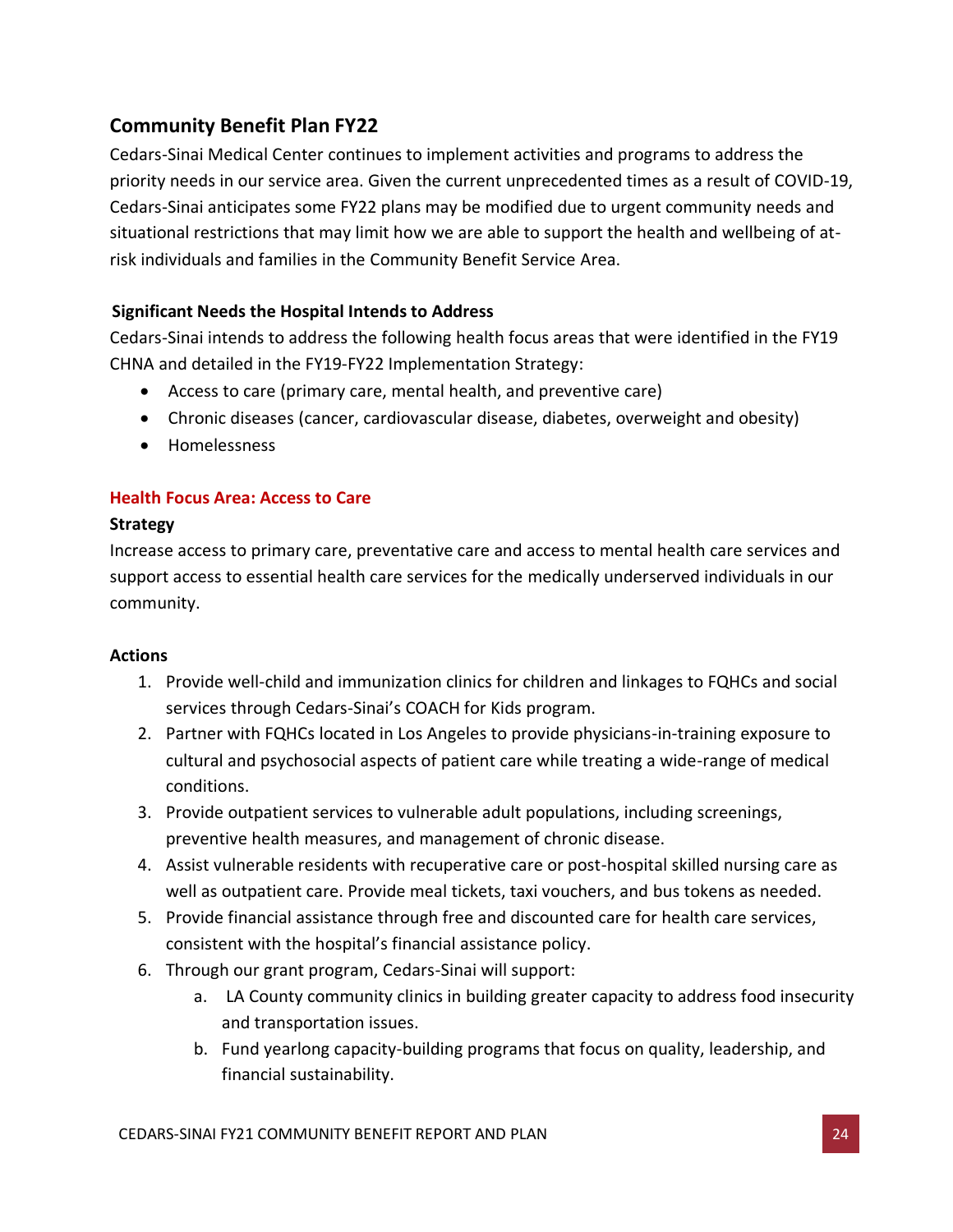- c. Support linkages to care that focus on increasing access to behavioral health services with an emphasis on primary care integration and supportive patient navigation.
- d. Fund access to mental health care and substance use disorder services, particularly for the uninsured, underinsured and the uninsurable.
- 7. Provide free immunizations for children, adults and seniors. Influenza and pneumococcal shots are offered free to the public.
- 8. With support from the AARP Foundation, Cedars-Sinai will continue to implement exercise and health management evidence-based programs focused on fall prevention and social isolation through the LEAP program.
- 9. Offer programs and training for children, teachers, parents and school principals, supervised by licensed mental health practitioners, that will enhance at-risk children's ability to learn in the classroom, change destructive behaviors and envision a brighter and happier future through Cedars-Sinai's Share & Care program.
- 10. Provide crisis intervention and prevention, peer counseling and referrals for adolescents ages 12-19 through the Teen Line.

# **Health Focus Area: Chronic Diseases**

## **Strategy**

Reduce the impact of chronic diseases on health and increase the focus on disease prevention and treatment education by improving screening and prevention services and increasing individual's participation in disease management recommendations.

# **Actions**

- 1. Deploy expert health professionals in the Medical Center and out in the community to provide cancer education. Programs will focus on cancer prevention and early diagnosis as well as treatment information.
- 2. Provide comprehensive support groups focused on assisting persons with cancer and their family and caregivers, including:
	- a. Cancer exercise program for those who have cancer-related fatigue.
	- b. Rehabilitation medicine for cancer patients including social services, exercise recovery, nutrition services, and referral services to assist in healing and improving quality of life after cancer treatment.
	- c. Nutrition & Cancer workshops for families and caregivers.
	- d. Hematology Oncology support groups including Qigong, Stress Reduction Writing, and Restorative Strengthening Yoga for cancer survivors to heal and cope with cancer.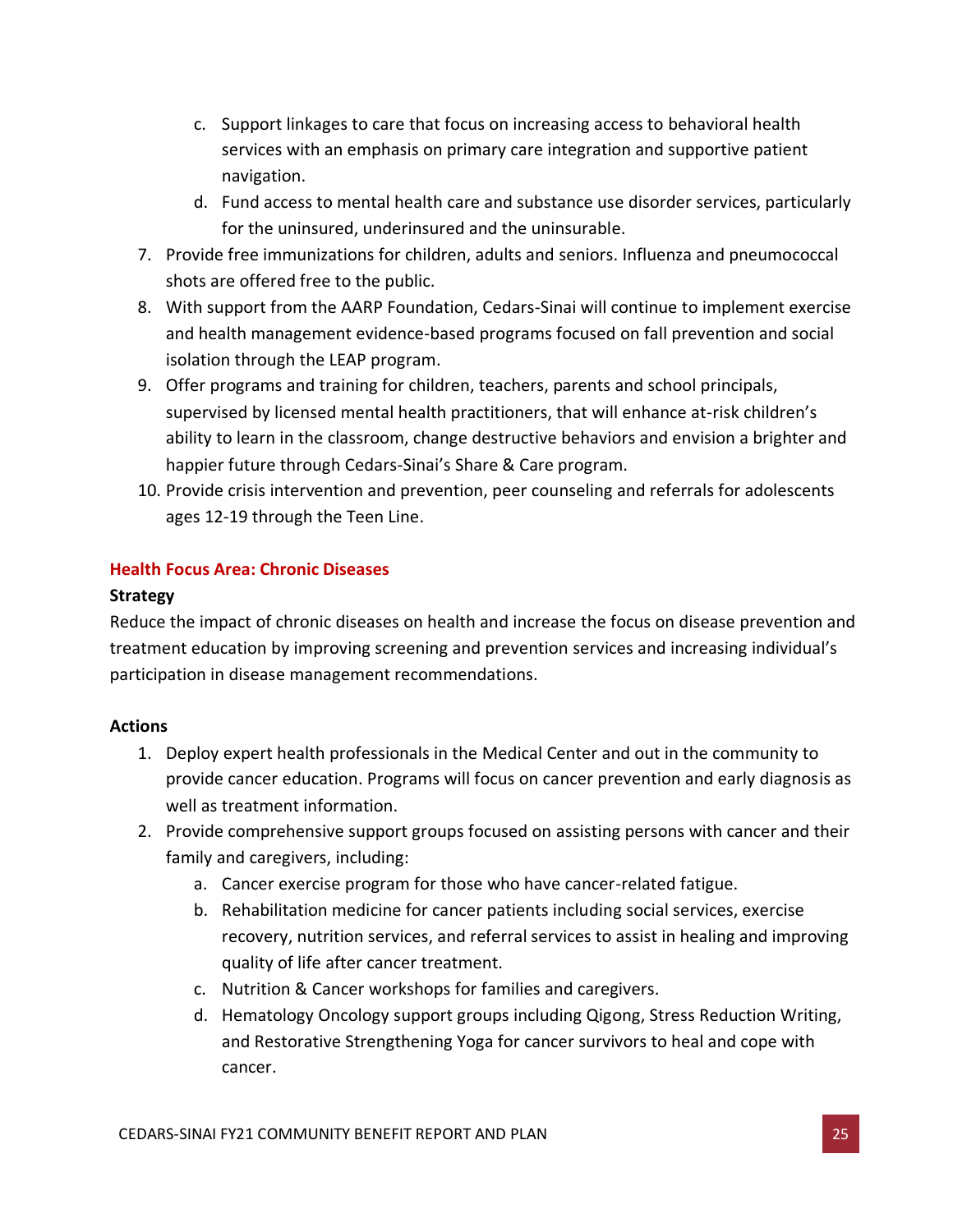- e. Lectures, presentations and cancer screenings, open to the public targeting underserved populations racial minorities, LGBTQI+ populations and women.
- f. Sarcoma and kidney support groups, as well as brain aneurysm and brain tumor educational support groups.
- 3. Provide screening programs for lung, breast, prostate, skin, colorectal and oral cancers.
- 4. Provide a monthly diabetes support group that is open to the public and provides nutrition and dietary counseling to help people manage their diabetes.
- 5. In partnership with local senior centers, disease-specific organizations, faith-based organizations, local cities, provide free COVID-19 and Flu vaccinations.
- 6. Through Cedars-Sinai Healthy Habits program, provide education and technical assistance to support healthy eating and physical activity among school-aged children and their families. Additionally, provide children and their families with the knowledge and skills needed to adopt healthy lifestyles.
- 7. Coach for Kids will focus on caring for children in vulnerable communities and connecting those families to medical, dental, and behavioral health homes as well as communitybased resources depending upon their social determinants of health needs.
- 8. Continue to provide free community lectures to education vulnerable populations on a wide range of topics identified by the community.

# **Health Focus Area: Homelessness**

# **Strategy**

Improve health care delivery to persons experiencing homelessness by providing consistent access to primary care, mental health care, substance abuse services and community-based health care services.

# **Actions**

- 1. Employ two on-site Homeless Emergency Department Patient Navigators to connect persons experiencing homelessness with needed resources to address mental health care and substance use and misuse issues upon discharge. Navigators will assist individuals in coordinating discharge plans, assessing patient needs, and providing complex case management to connect homeless patient to community services, including housing.
- 2. Support homeless patients who require additional assistance post-discharge at recuperative care facilities designed to care for patients and connect them to resources, including longer-term housing solutions and governmental benefits.
- 3. Through our new Community Connect Program, Cedars-Sinai will provide community health workers to connect patients to community-based services to meet their needs of food insecurity, transportation, housing instability/homelessness, behavioral health services including mental health, substance use, cognitive impairment, and social isolation.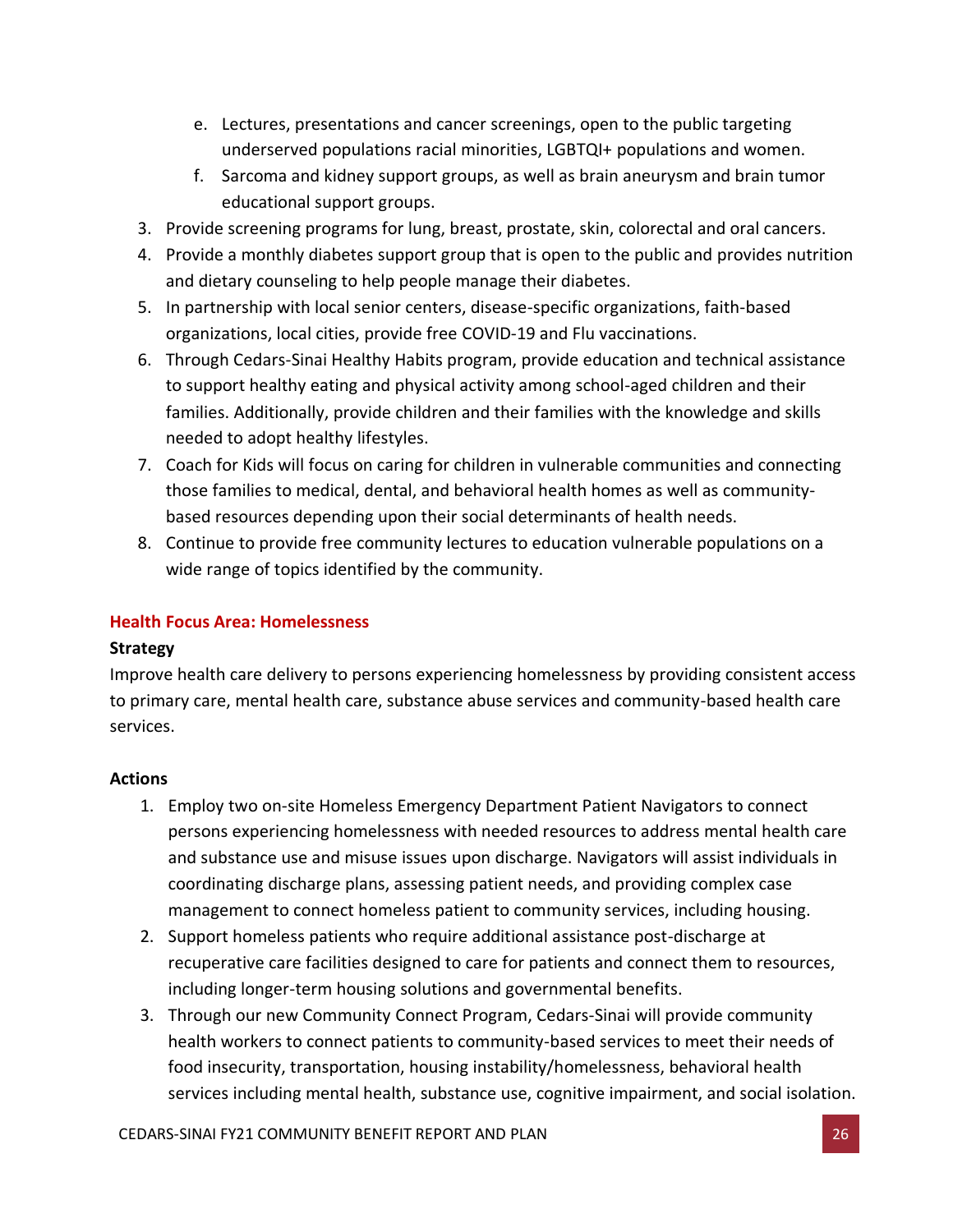- 4. Connect homeless patients directly with a case manager at Saban Community Clinic, Cedars-Sinai's nearest FQHC.
- 5. Participate in community-based coalitions and collaboratives geared towards seamless care coordination with community providers and partners for patients experiencing homelessness.
- 6. Through our grant program, Cedars-Sinai will support community clinics and agencies that foster housing stability and provide sustainable programs for homeless residents. Support will focus targeted attention to older adults, youth, LGBTQ+, medically underserved and other vulnerable populations.

## <span id="page-27-0"></span>**Needs the Hospital Will Not Address**

Taking existing hospital and community resources into consideration, Cedars-Sinai has not included the remaining health needs identified in the CHNA in the Health Focus Areas for the 2019-2022 Implementation Strategy. Those needs are: community safety, dental care, economic insecurity, food insecurity, sexually transmitted infections, and substance use. The hospital has determined that the most effective ways to steward Community Benefit commitments is through targeted programs and services in the Health Focus Areas. In some cases, needs not addressed in the Health Focus Areas are being addressed by trusted partners and community-based organizations in the region. Additionally, Cedars-Sinai continues to participate in initiatives to address community health and health-related social needs, and provide assistance where we can make a meaningful contribution.

### <span id="page-27-1"></span>**Evaluation of Impact**

Cedars-Sinai Medical Center will monitor and evaluate the programs and activities outlined above. The reporting process includes collection and documentation of tracking measures, such as the number of people reached/served and collaborative efforts to address health needs.